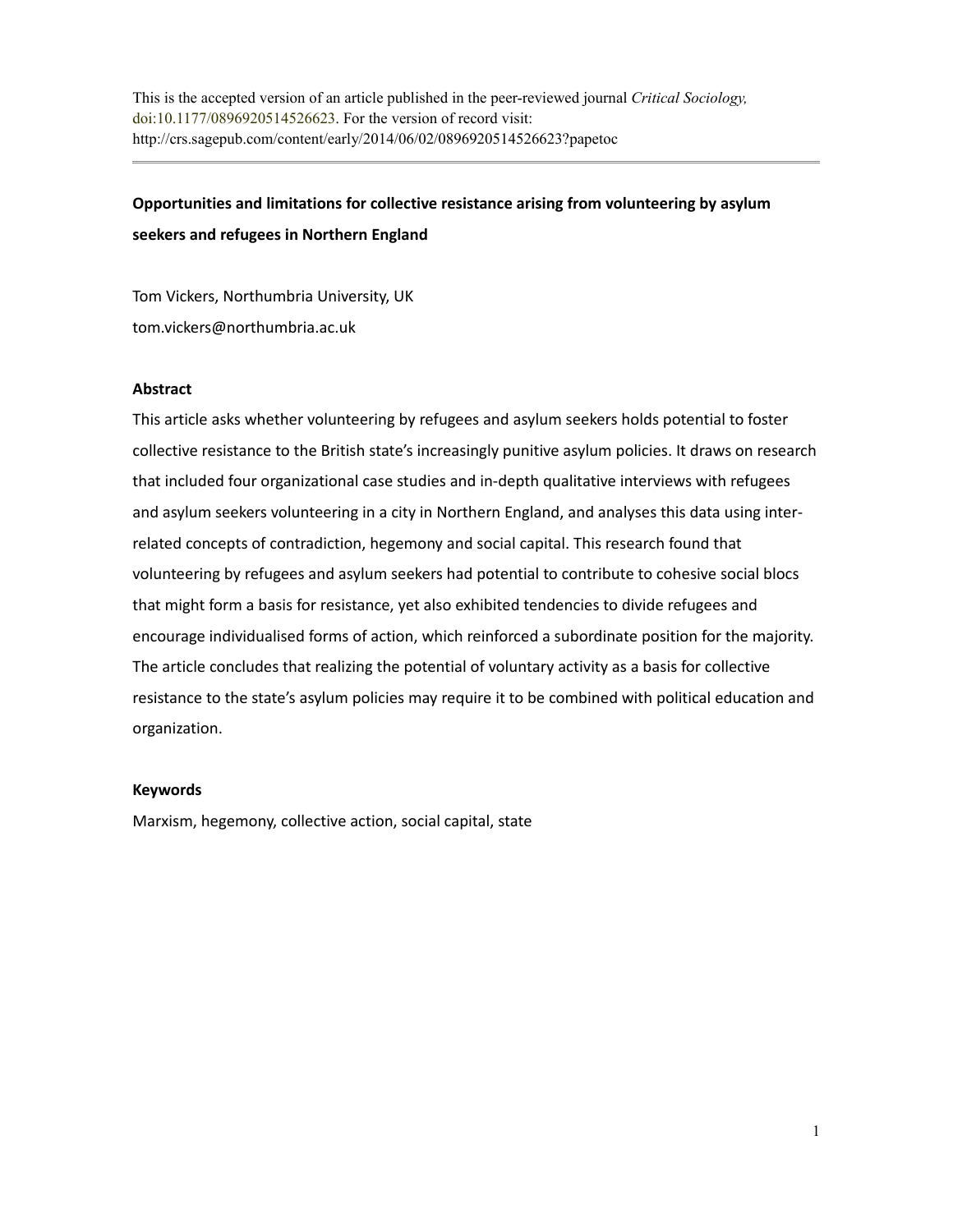#### **Introduction**

This article develops a Marxist approach to social capital to explore contradictory tendencies within volunteering by refugees<sup>1</sup> in a city in Northern England.

Refugees arrive in Britain with backgrounds often including trauma, abuse and serious health problems. Increasingly since 1999, the British state has compounded refugees' problems through destitution, periodic detention, and the constant psychological stress of threatened deportation to situations of extreme danger. Between 1999 and 2010 the British government pursued a split approach, combining strategies of forceful assimilation with punitive segregation (Vickers 2012). For refugees without status in Britain this included, and continues to include, restricted access to many mainstream welfare services, a prohibition on paid work, and forced dispersal (Hynes, 2009; [Crawley et al., 2011\)](#page-32-0).

From the early 1990s, numerous voluntary sector organizations specifically targeting refugees were established across Britain (WLRI, 2005). While some voluntary sector organizations publicly criticised the dispersal process, there was no sustained campaign, and organizations from the voluntary sector, and in some cases Refugee Community Organizations (RCOs), ultimately took the front line in implementing dispersal, either directly through government contracts, or indirectly through partnerships with the police and local authority asylum teams (Briskman and Cemlyn, 2005; Hynes, 2009).

In 2002 the prohibition of paid work for the majority of refugees without status gave a major boost to volunteering. The 2005 Home Office document *Integration Matters: A National Strategy for Refugee Integration* directed specific attention to volunteering by refugees with leave to remain, arguing this was an important route to integration. Faced with scarce resources, many organizations working with refugees came under pressure to make use of refugees' voluntary labour (Evelyn Oldfield Unit, 2004). For example, in the case of VOL, an organization delivering services contracted from the Home Office that is discussed further below, a survey I conducted of volunteer records for two six-month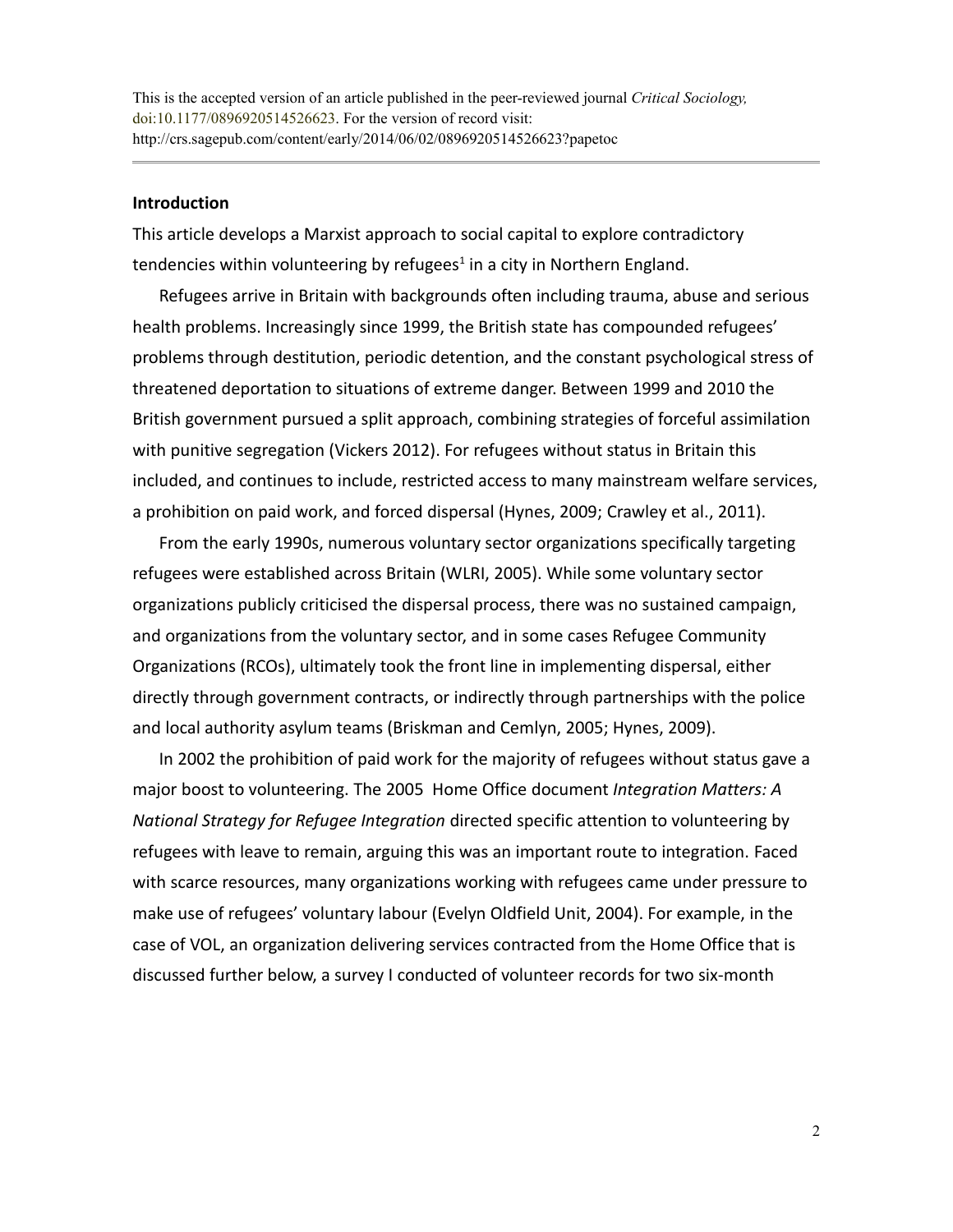periods between 2005 and 2007 showed that fluctuations in demand for services were met largely by an increase in the total hours worked by volunteers, half of whom were refugees.

Hardill et al. (2007: 397) suggest volunteering holds significance within processes of social control and resistance, because it 'is situated at, and builds bridges between, three levels: the community, the voluntary organization and the individual'. This article explores the potential for resistance to state policies to emerge among refugees volunteering in the context described above. The first section considers the utility of 'social capital' within a Marxist approach, as a way of understanding how capitalist hegemony - the dominance of capitalist ideas, norms and values - is sustained and contested at an individual and interpersonal level. This engagement with social capital theory is also an exercise in resistance, by attempting to turn social capital concepts back against those neo-liberal forces that have promoted them. Against Fine's (2010) argument that 'whilst a Marxist (or other) version of social capital might deliver appropriate insights, these would certainly be lost among the orthodox juggernaut of contributions that dominate the literature' (155-6), this may be said of any ideas that seek to challenge capitalist hegemony. I pose the question of whether co-option of concepts is only possible for the ruling classes, as with 'empowerment', 'participation' (Shaw and Martin, 2000), and 'community organizing' (Mills and Robson, 2010), or whether there are situations where social capital might be coopted to serve the interests of the working classes. The second section tests this in the case of refugees volunteering, using empirical data. After presenting the research methodology, the article considers spontaneous tendencies towards the formation of 'oppositional social capital' within volunteering by refugees, followed by discussion of countervailing tendencies. The inter-related concepts of contradiction, social capital and hegemony form a conceptual thread running through this discussion. The article concludes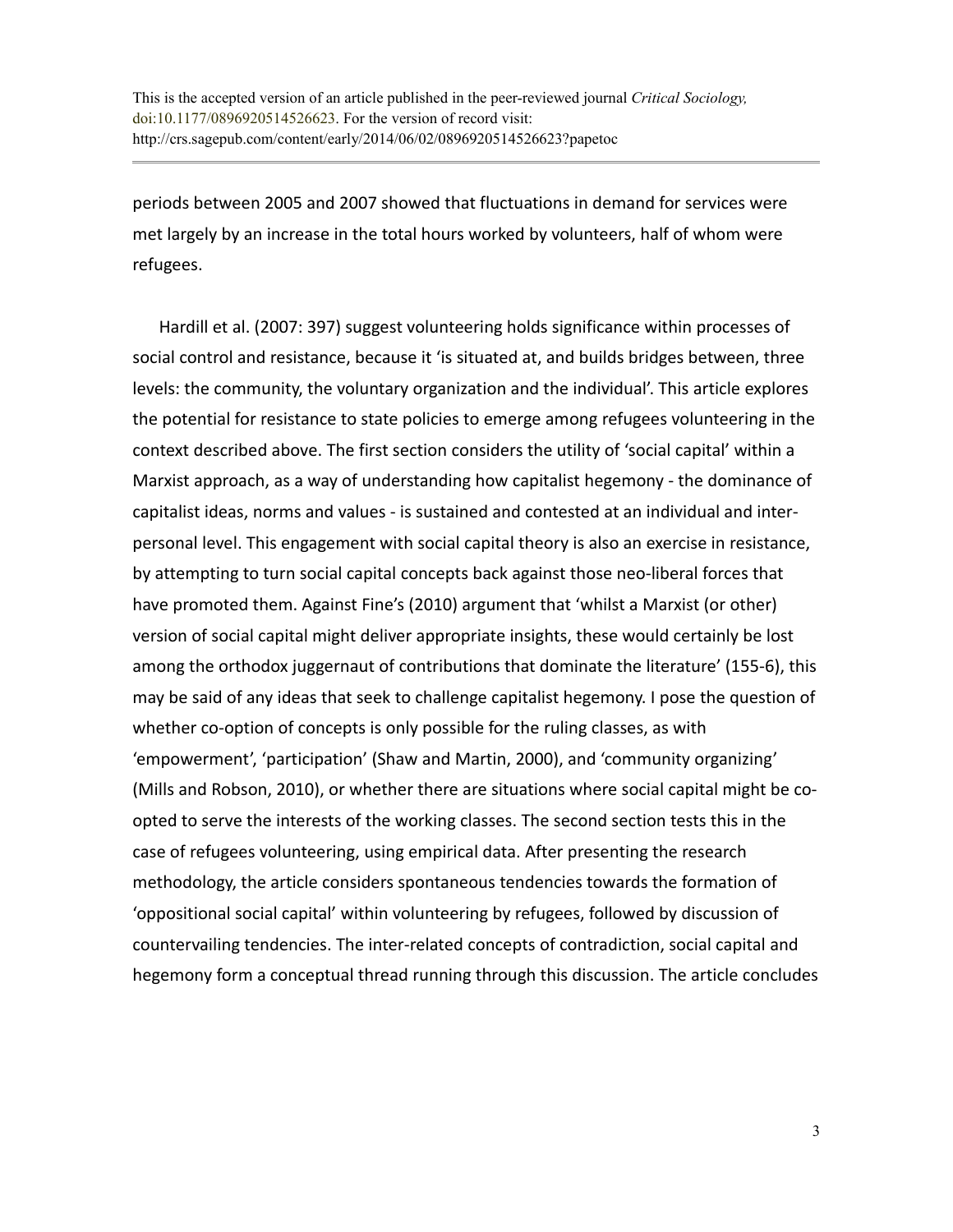that volunteering within the context of the UK asylum system has the potential to both draw refugees together and to throw them apart, and that realizing the oppositional potential within spontaneous collectivist tendencies produced by volunteering may call for political education and organization.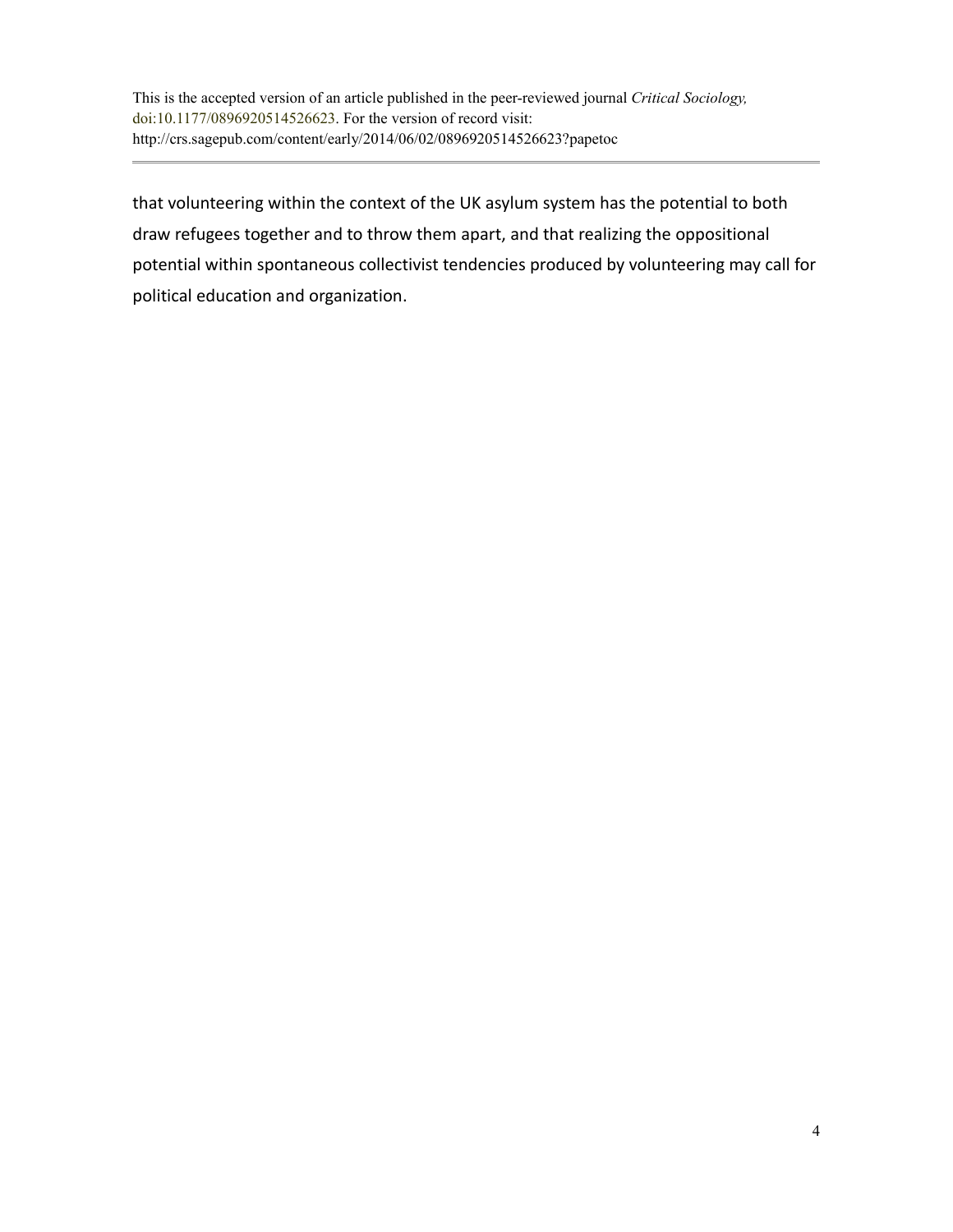This is the accepted version of an article published in the peer-reviewed journal *Critical Sociology,*  doi:10.1177/0896920514526623. For the version of record visit: http://crs.sagepub.com/content/early/2014/06/02/0896920514526623?papetoc

#### **Social capital**

Since the 1990s the term 'social capital' has attracted massive attention, both inside and outside academia, 'explaining' diverse phenomena including health outcomes, child poverty and political participation. Social capital is an elastic, contested term, covering diverse perspectives relating to non-contractual mechanisms by which groups and individuals negotiate access to social and material resources (Griffiths, et al., 2005: 34). One definition, used by the UK Office for National Statistics, describes social capital as 'the pattern and intensity of networks among people and the shared values which arise from these networks' (cited in Wilson and Lewis, 2006: 16). A comprehensive survey of the concept is beyond the scope of this article. However, it is necessary to situate my approach in relation to social capital's most famous theorist, Robert Putnam. For Putnam (2000), social capital refers to bonds of mutual trust and reciprocity fostered by voluntary association between people outside state and market relationships, which act as a 'superglue' holding individuals together and encouraging trust and cooperation with the state. This links civil society with rational choice theory, offering a measure of social cohesion and voluntary cooperation to cushion class confrontations provoked, for example, by job losses and the withdrawal of state welfare provision (Das, 2006: 85-6). Reinforcing this, social capital theorists have often ignored protest movements and other conflictual mobilizations, which implicitly problematise the relationship between civil society and the state (Mayer, 2003: 117-18; also Das, 2006: 71). Putnam's ideas have been promoted by powerful agents of neo-liberalism<sup>2</sup>, including the World Bank and the 1997-2010 British Labour government, to locate blame for poverty within the deficits of poor communities and absolve powerful people and structures (Fine, 2010 provides a detailed critique).

Social capital theorists have often neglected context, and when they have acknowledged its importance (e.g. Furbey*,* et al., 2006), they have often still operated on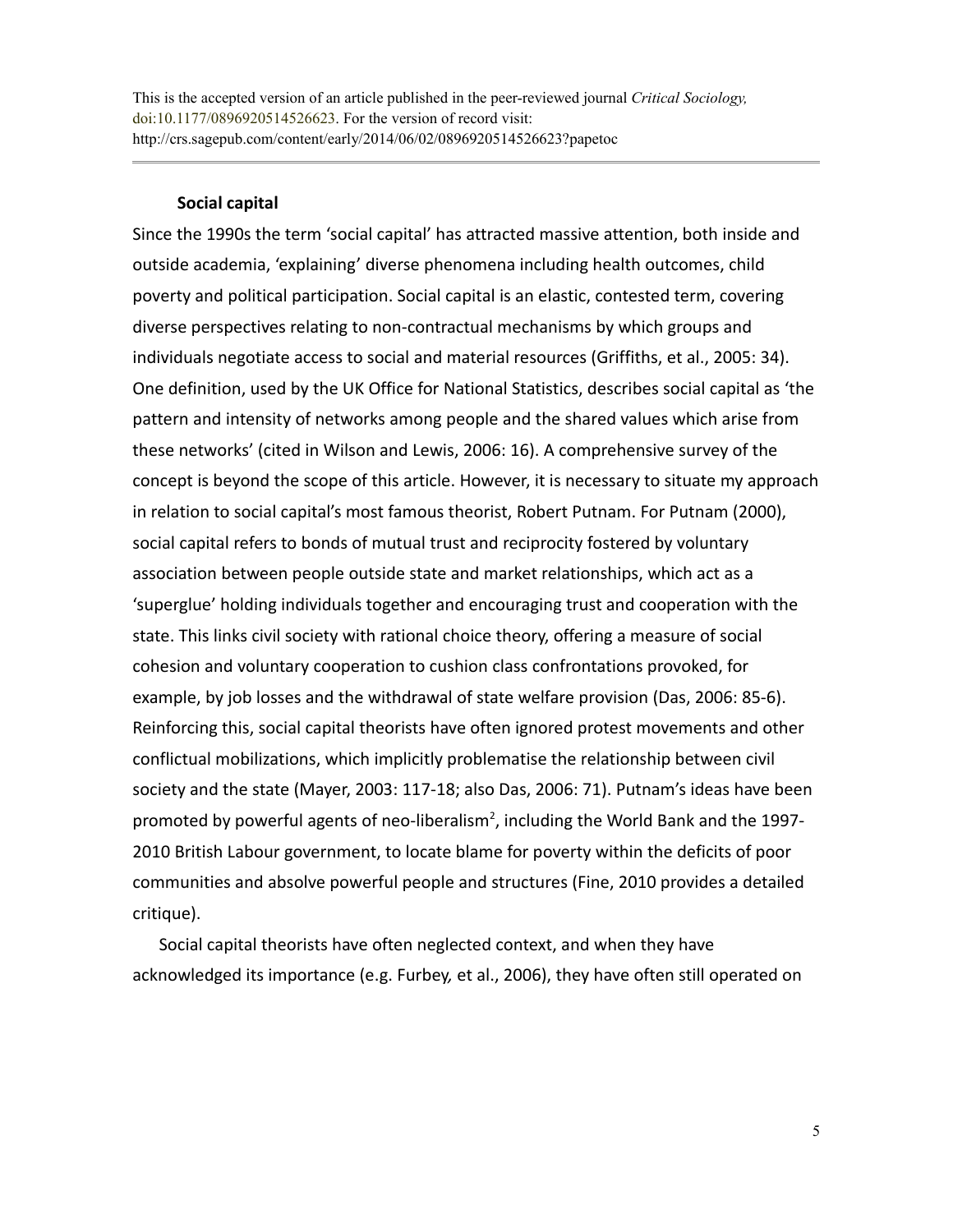the basis of a uniform type of social capital, but producing different outcomes depending on the context 'it' exists in, or the degree of access to, or possession of, social capital by different parties. To more fully appreciate the differences of each context, as part of reconceptualising social capital within a Marxist framework, it may be helpful to speak of 'social capital formations', as dynamic social structures carrying particular norms and values and involving actors who may occupy different positions within the formation in terms of their influence on the formation and its implications for their interests. This is similar to Reed's (2013) conception of 'ideological orders':

as active conceptions of the world  $-$  i.e. fluid social formations  $-$  with roots in the lived realities of its collective (but also individual) possessors. They are by definition socio-historical conceptions that mutually reinforce each other to varied degrees, in varied configurations, at different times in history, and operate, more often than

not, to give solidity to the dominant practices of society. [\(Reed 2013:](#page-35-0) 564) The concept of social capital formations captures the inter-relationships between: networks; the class position of actors within these networks, in terms of both their objective relationship to the means of production and their subjective identity; and ideological processes within these networks, expressed through norms and values.

I do not argue that there can be a social capital theory of society, but with Das (2006) that 'within a class theory of society, social capital can play some role', as an 'investigative category' (83), and pursue the project he proposes, to 'unpack the opportunities of—and, more importantly, limits to—social capital as they are rooted in class, in specific places and over space' (72-3), including the emergence of norms and values as 'collective properties that transcend individual experiences' (Devine and Roberts, 2003: 94).

### *Developing a Marxist approach to social capital*

It is beyond the scope of this article to discuss Marxist sociology in any detail, and would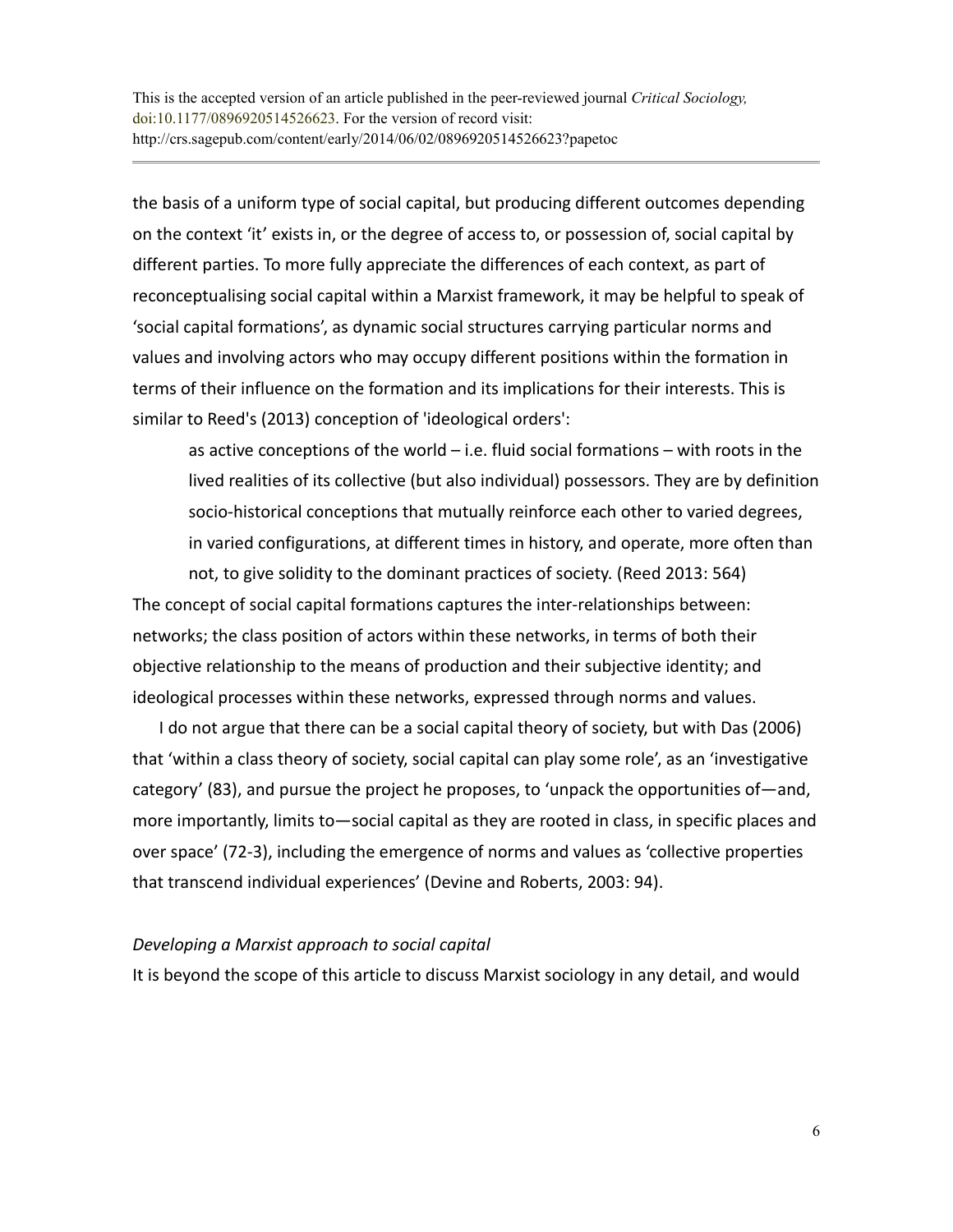This is the accepted version of an article published in the peer-reviewed journal *Critical Sociology,*  doi:10.1177/0896920514526623. For the version of record visit: http://crs.sagepub.com/content/early/2014/06/02/0896920514526623?papetoc

likely be unnecessary for readers of *Critical Sociology*. I take a Leninist approach, as expressed in the *Philosophical Notebooks* (Lenin, [1895-1916] 1972). Compared to other, sociological, approaches to class, Leninism is one school of Marxism that focuses attention on the impact of class struggles on the maintenance and disruption of the class system, and understands the capitalist state as a means of holding in check irreconcilable class antagonisms in order to create stable conditions for exploitation (Lenin, [1917] 1972: 8). In this view the state represents the economically dominant class, who, through the exercise of a state apparatus specifically tailored to its needs, maintains its political domination (13- 14), backed up by an exclusive claim to the legitimate use of violence. This is not to deny contradictions within the state, with welfare provision frequently representing both hardwon resources for the working classes and a means of social control [\(Jones and Novak,](#page-34-2) [1999;](#page-34-2) [Stevenson, 1978\)](#page-36-0) and state personnel developing, at times, a critical perspective on their role [\(LEWRG, 1980;](#page-34-1) [Lavalette, 2011\)](#page-34-0). Such contradictions are a central focus of this article, in particular at the fringes of the state as it engages with the voluntary sector. Yet despite such contradictions, the underlying dynamic and overall tendency of the capitalist state are to maintain capitalist class rule.

I recognise that the state does not operate simply through direct repression, and I draw on Gramsci's ([1929-1935] 1982) analysis of the dialectical relationship between consent and coercion in the modern capitalist state (Davies, 2011: 105-6). This includes the concept of 'hegemony', used by Lenin to describe a revolutionary strategy in which the working classes assume political leadership of other classes, and expanded by Gramsci to explain the ideological domination by the capitalist class over the whole of society. The two forms of hegemony differ in that capitalist hegemony dampens the conflicts arising from the worker-capital contradiction by disrupting working-class resistance, whereas working-class hegemony is part of a process of developing the worker-capital contradiction to the full in order to overthrow capitalist relations and resolve the worker-

7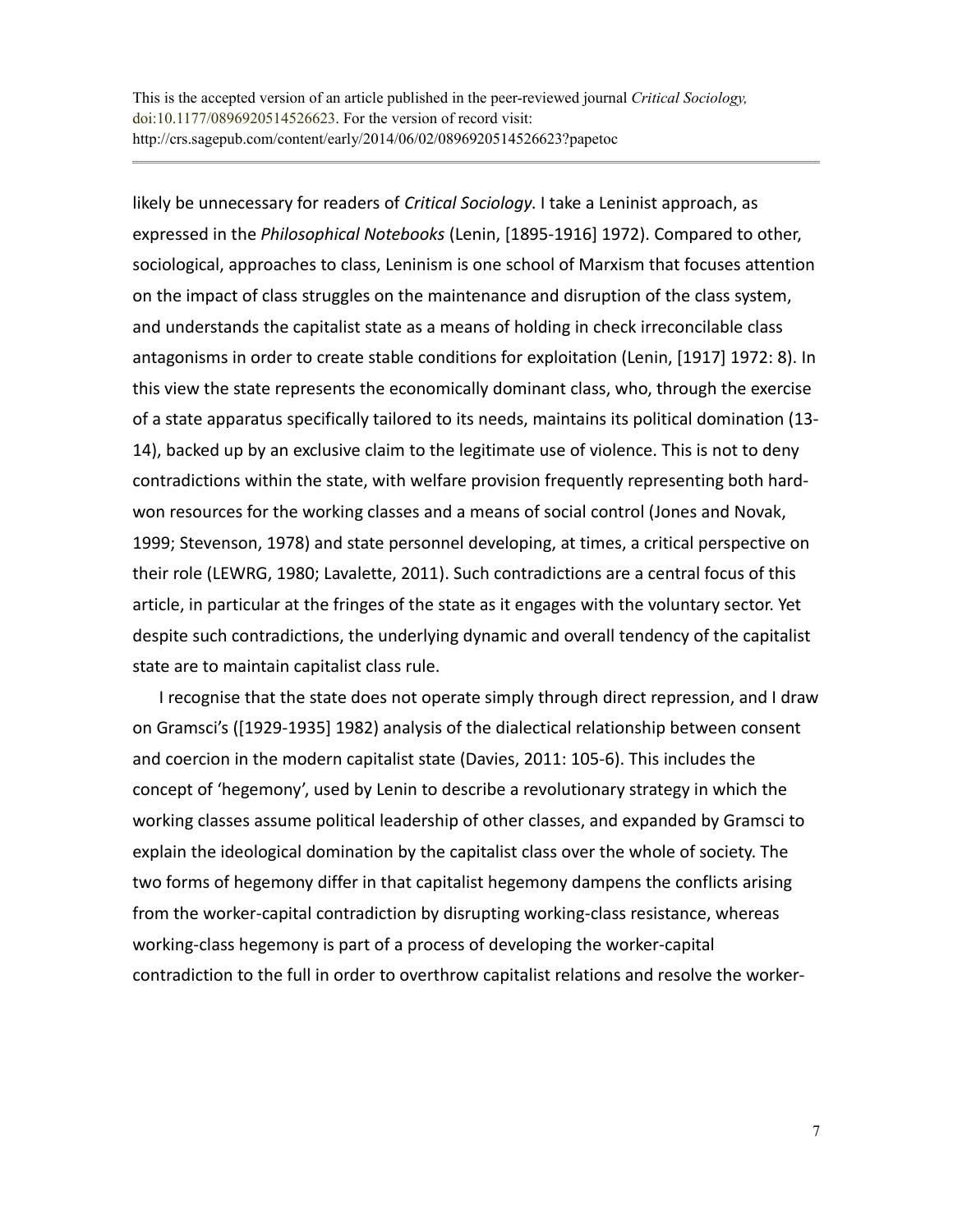capital contradiction through a new form of society, socialism (Lenin, [1902] 1978).

The phase of international capitalism that emerged in the late nineteenth century and continues to the present is defined by Lenin ([1916] 1975) as imperialism, involving the division of the world, at a high level of abstraction, into oppressed and imperialist countries (Petras and Veltmeyer 2001). It is therefore necessary to address not only the worker-capital contradiction in general, but the particular interests of the national capitalist class of each country. It is beyond the scope of this article to demonstrate Britain's imperialist character (see Vickers 2012), but it needs to be stated that when I speak of 'capitalist hegemony', I do not mean the hegemony of capitalist ideas in general, but of those reflecting British capitalist interests in particular, which depend on the exploitation of the labour and natural resources of oppressed countries.

Marxists have taken a variety of approaches to social capital. Prior to its neo-liberal incarnation, Pierre Bourdieu (1995) conceptualised social capital as part of the reproduction of class society, alongside economic, cultural and symbolic capital. While my definition shares Bourdieu's emphasis that social capital only exists in its production and reproduction (also Anthias, 2007: 791), I disagree with Bourdieu's concept of social capital as one of several types of capital, and agree instead with Das (2006), who cautions:

Strictly speaking, these social resources [that constitute social capital] are not *capital*, and they are referred to as capital here solely in a metaphorical sense, since capital proper is an exploitative relationship between capital and labour, and resources only become 'capital' in this relationship. (65, emphasis in the original)

Das (2006) draws on Woolcock's (1998) analysis, of social capital as constituted by social relations, to argue that if class constitutes the most important determining factor of these social relations, then it follows that there are different kinds of social capital for different classes. The difference between working-class and capitalist social capital lies in capitalists' reliance on primarily private political power – ownership of the means of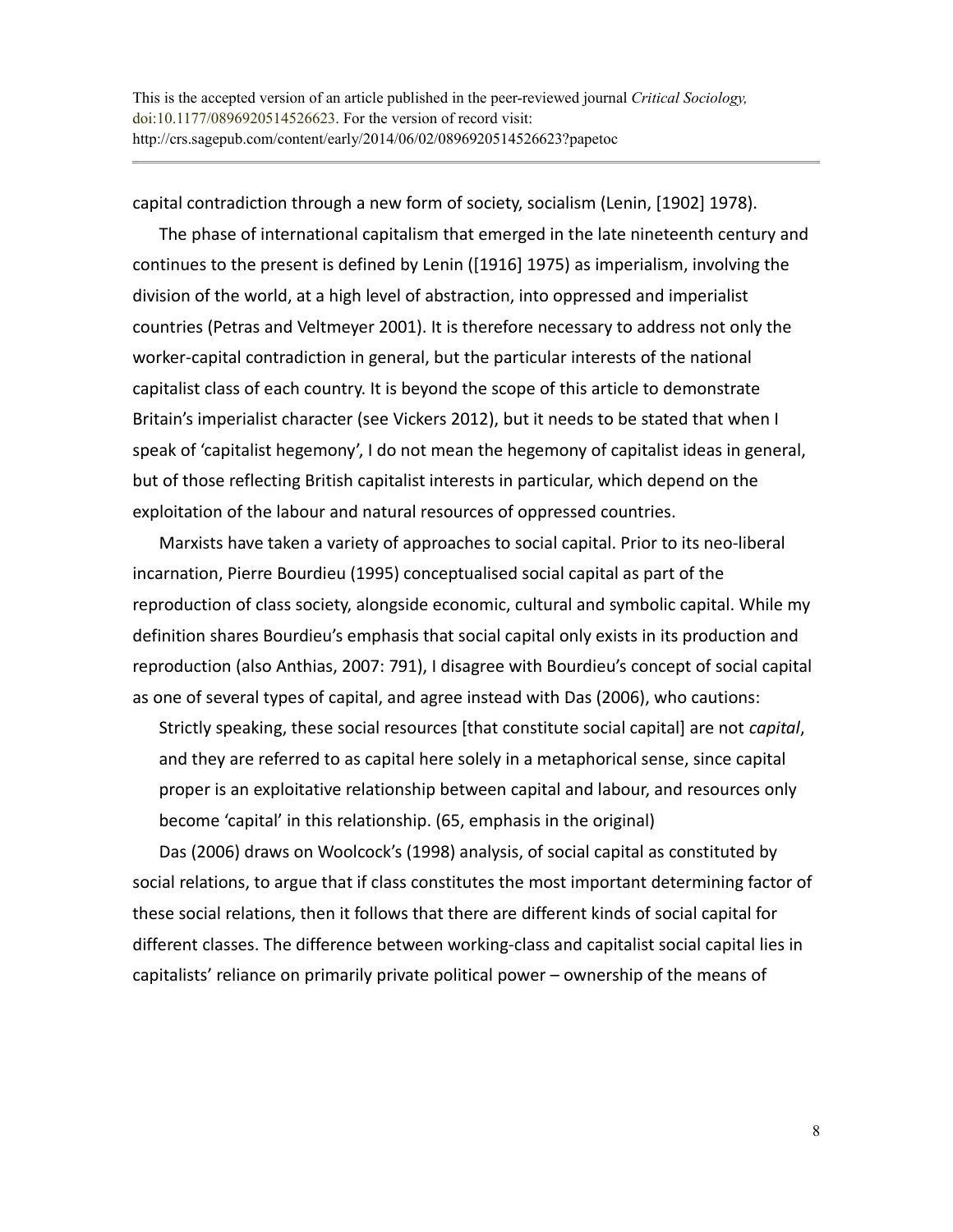production – and workers' reliance on public political power – political self-organization (Das, 2006: 70-71). This connects with the difference outlined above, between capitalist hegemony – whose purpose is to dampen class contradictions – and working class hegemony – whose purpose is to develop class contradictions to the full in order to supersede them. As Lenin ([1895-1916] 1972) argues, the capitalist and working classes are interdependent and both alienated within capitalism, but the capitalist class "feels happy and confirmed in this self-alienation, it recognises alienation *as its own power*, and has in it the *semblance* of human existence", while the working class "feels annihilated in its self-alienation; it sees in it its own powerlessness and the reality of an inhuman existence" (26-7, emphasis in the original). From this arises a conservative impetus on the part of the capitalist classes, towards preserving this relationship, and a destructive impetus on the part of the working classes, towards annihilating the same relationship. It follows that for the capitalist class to neutralise working-class resistance, it must interfere in the development of their public political power, by undermining the development of working-class social capital and incorporating working-class people into social capital formations that embody the ideas of the capitalist class. This is one example of how the economically dominant class, by dint of their control of a state apparatus tailored to their needs, make the ideas that reflect their class interests the dominant ideas of society as a whole (Marx and Engels, [1845] 1991: 52-3). In this article I extend this reasoning to argue that where experiences of housing, employment and welfare provision are shaped by immigration controls, this lays the basis for particular kinds of social capital among refugees.

Examining processes of social capital formation, disruption and reformation is one way to explore how distinct norms, values and identities based around working-class interests may be expressed and sustained. By establishing at least partial independence from capitalist hegemony, social capital formations may contribute to what Lenin termed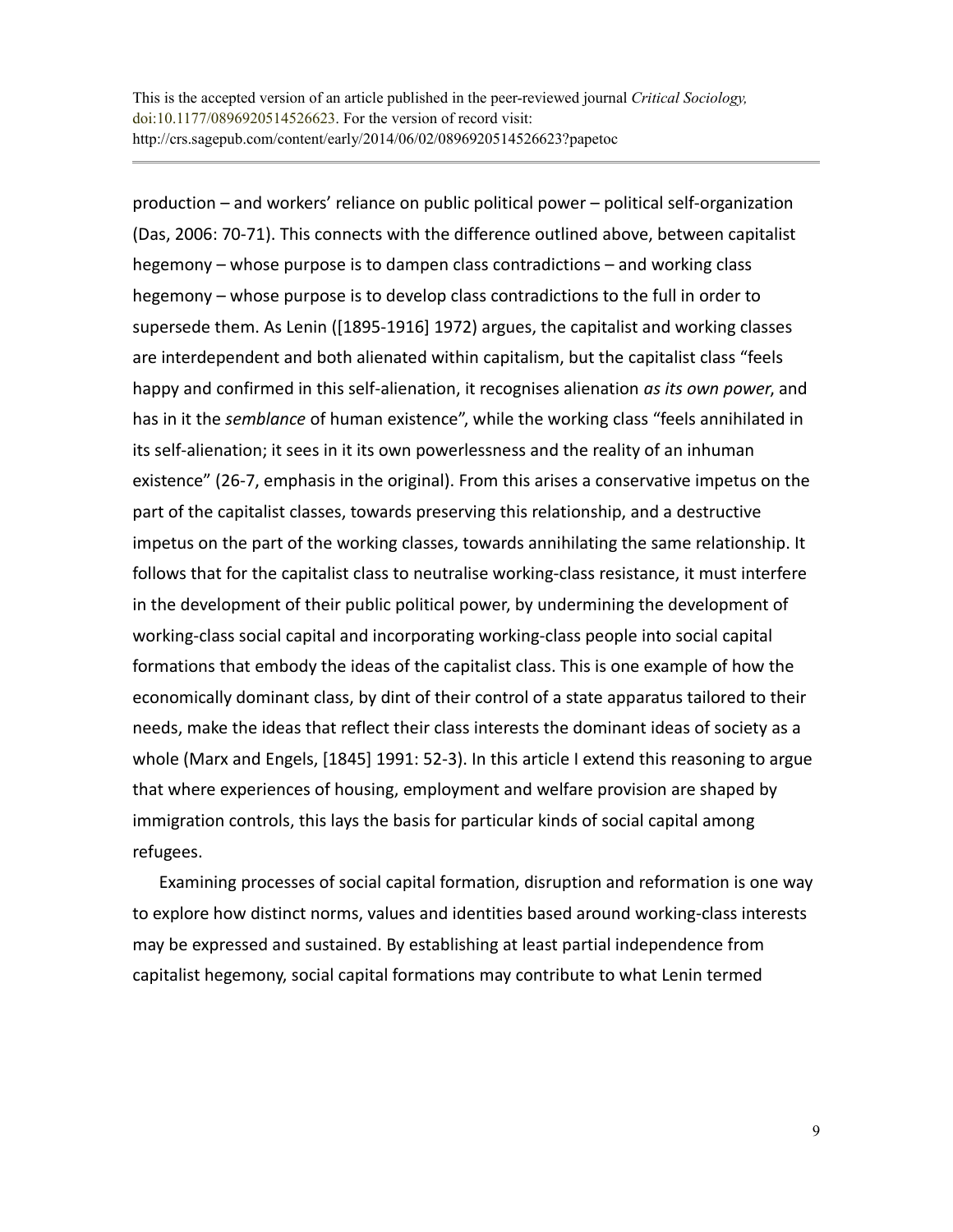This is the accepted version of an article published in the peer-reviewed journal *Critical Sociology,*  doi:10.1177/0896920514526623. For the version of record visit: http://crs.sagepub.com/content/early/2014/06/02/0896920514526623?papetoc

'historical blocs', involving different 'economic, social, and ideological forces combined in a temporary unity to change society' (McLellan, 1980, 184-5). The concept of 'oppositional social capital' is mentioned briefly by Body-Gendrot and Gittell (2003: xiii) and employed by Das (2006) in discussing 'working-class social capital', and has relevance for discussing the incorporation and resistance of refugees in Britain. Social capital interventions were used by Labour governments between 1997 and 2010 to paper over material inequalities and manage oppression (Mayer, 2003; 6, et al., 2010). Encouragement for volunteering played a prominent role, as part of government-voluntary sector compacts established in 1998. These agreements set out a role for charities in to participate in the governance of society, and reconceptualised "the community as a mobilising focus for collective action in a way that links 'the sturdy "self-reliance" of the past' (drawing upon nostalgia for traditional working-class communities) with the '"active citizenry" of community action in the present'" (Morison, 2000: 109-10). Refugees represented one of the most oppressed groups in Britain during the 1997-2010 Labour government and continuing to the present, with antagonism from the British state rooted in international divisions of labour within imperialist capitalism, which assign a subordinate position to migrants from underdeveloped countries [\(Foster et al., 2011\)](#page-9-0). Neo-liberal capitalist policies have increasingly promoted labour market demand as the exclusive ideal for deciding rights to residence, and consequently universalist claims to safety from persecution are viewed as a threat (Vickers 2012). This creates the material basis for an acute contradiction between refugees and the British state, with the potential to stimulate resistance which the state must attempt to manage.

<span id="page-9-0"></span>For oppressed groups such as refugees, social capital may prove both a necessary part of their oppression and something that may be transformed into a weapon capable of opposing other, more physical elements of repression. This echoes long-established ideas of collective organization based on shared interests, trust, and solidarity, to overcome

10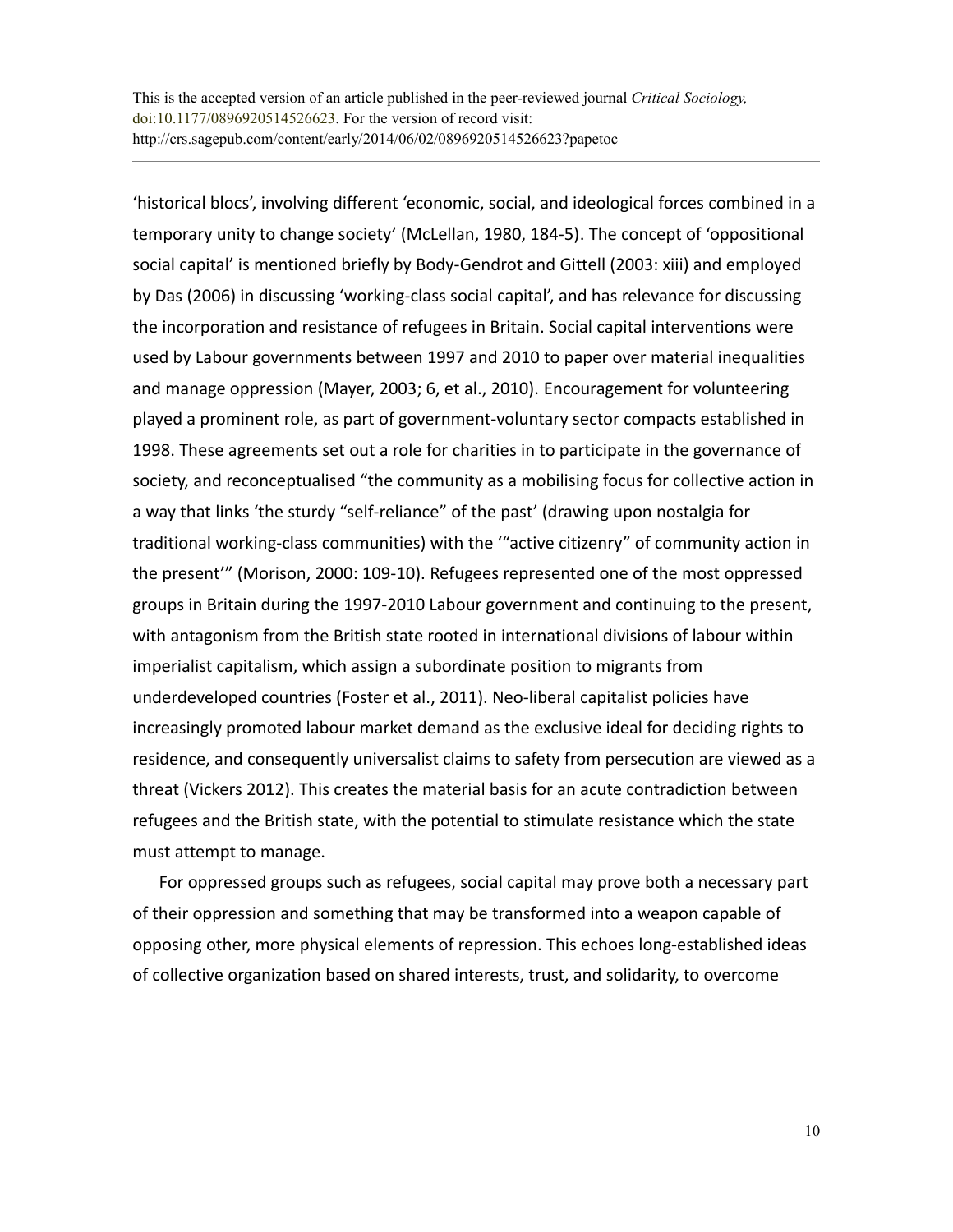oppressive forces possessing far greater material resources (Shucksmith, 2000: 216). Some forms of opposition are overt, based on forms of organization that are self-consciously political and independent of the state [\(Però 2008;](#page-35-2) Vickers 2014). Yet resistance may take many forms [\(Papadopoulosa and Tsianosb, 2013\)](#page-35-1), and sometimes originates in unexpected places. This article explores possibilities and limitations of oppositional social capital developing spontaneously within the very mechanisms the state uses to manage refugees' oppression, in this case state-sponsored or -endorsed voluntary sector organizations.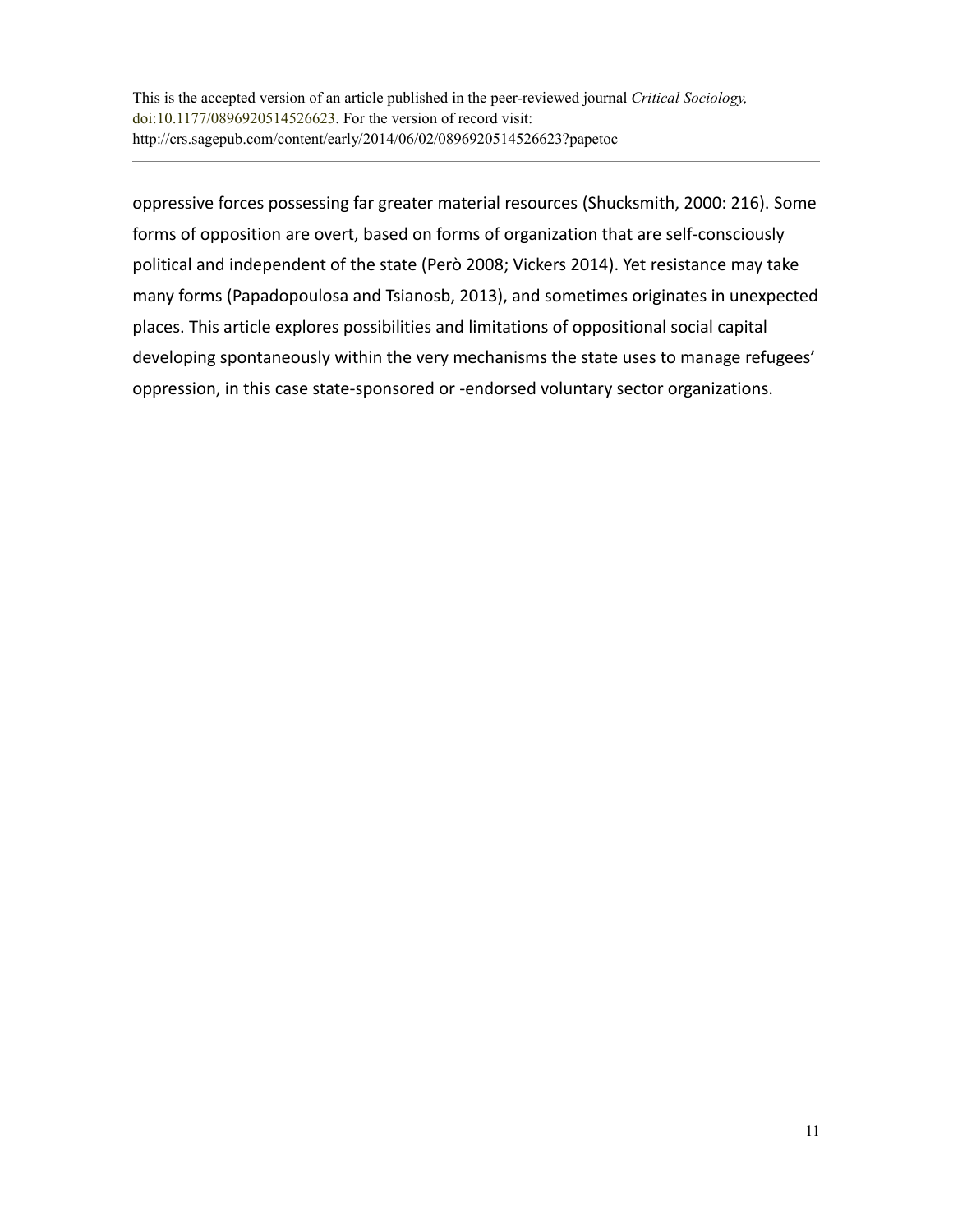## **Methodology of the empirical research**

This article draws on a study funded by the ESRC in the UK between 2007 and 2010, which combined in-depth semi-structured interviews and focus groups, historical and newspaper archives, theoretical literature and statistical data on movements of people and capital. The overall study aimed to investigate relationships between experiences, consciousness and action among refugees engaged in voluntary activity. Formal generalizations about the nature and extent of social capital based on quantitative methods frequently fail to account for a specific context's unique features, including contradictions (Roberts, 2004: 473). The impact of factors such as 'moral motivations' on voluntary activity are especially difficult to capture using quantitative methods (John, et al., 2011: 233-4). Qualitative methods were used to overcome these difficulties.

This article focuses on one aspect of the study, using refugees' accounts gathered through interviews and focus groups in Newcastle upon Tyne, North East England (other findings on the economic interests shaping Britain's asylum policies, which employed statistical data, are reported in Vickers 2012). Eighteen refugees, who had been dispersed to Newcastle between 1999 and 2008, participated in twenty-four interviews and two focus groups between 2007 and 2010. Interviewees were accessed through four organizations where they were volunteering, which are referred to using anonymised acronyms: 'VOL', a large voluntary sector organization delivering contracts for the British government Home Office; 'COM', a refugee-initiated community advice/signposting organization; 'CHUR', a church-based voluntary sector organization delivering advice/signposting and a hardship fund; 'CAMP', an asylum-rights/anti-racist campaigning organization including refugees and British activists. Of the refugee volunteers interviewed, nine were men and nine women. These were distributed unevenly – all interviewees from CAMP were women and all interviewees from CHUR were men – but this reflected the gender balance within these organizations. At the time of the initial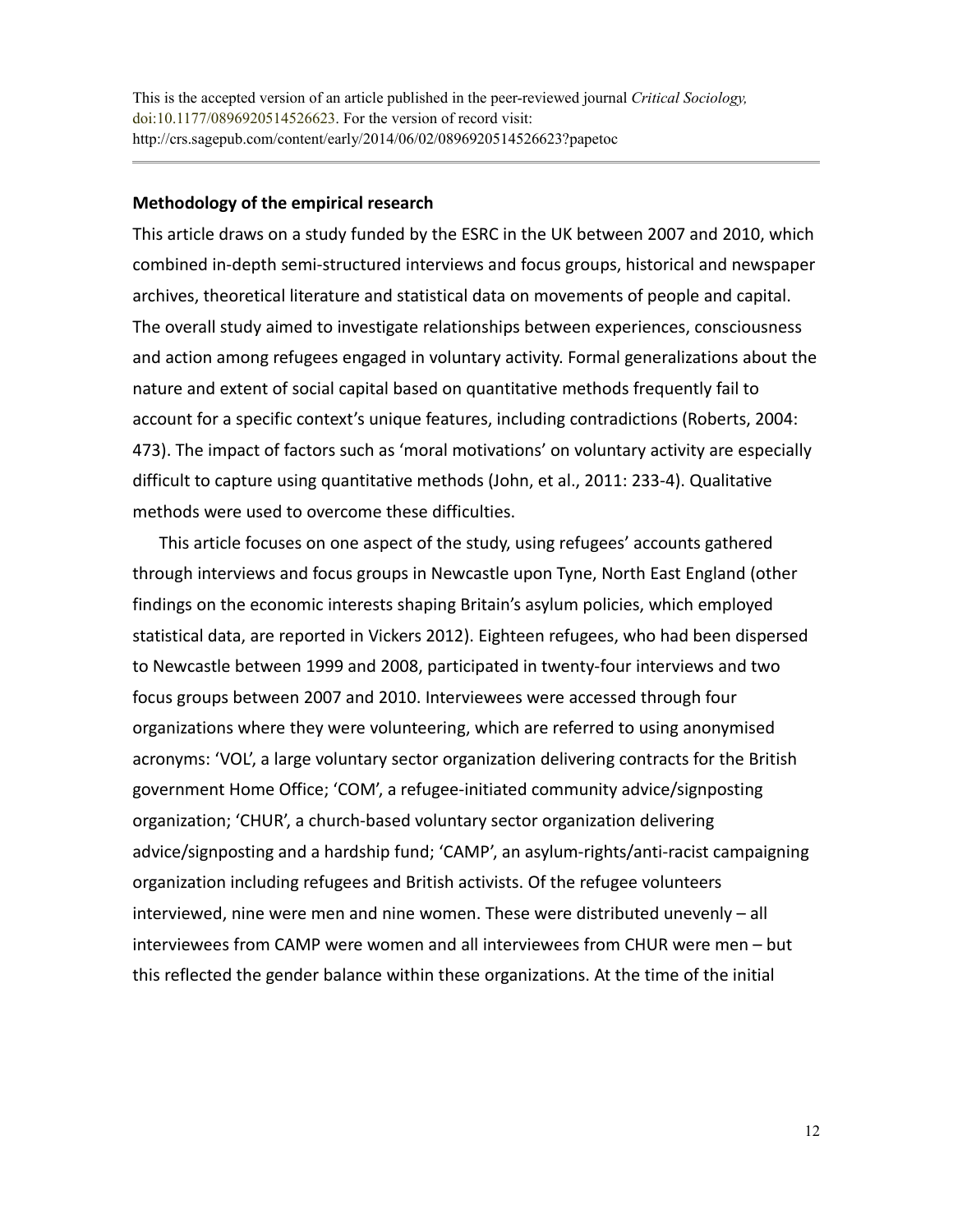interview, five interviewees had already secured some form of status. Of six refugees interviewed twice, an additional two had received some form of status by the second interview.

The first round of interviews with refugee volunteers used a set of questions informed by the literature, about past and present experiences of forced flight and settlement, the actions the individual had taken in response, and their plans and hopes for the future. Prior to the second round of interviews participants were asked to imagine they were writing a book about their life, and to decide what they would call each chapter. This structured the interviews, situating particular episodes of voluntary activity in Britain within the longer trajectory of each refugee's life (inspired by methods reported in WLRI, 2005). The first focus group was conducted in 2007 with refugees volunteering with VOL and solicited views concerning the British state and the asylum system. The second focus group took place in 2010 and included volunteers from CHUR, COM and CAMP who had been interviewed previously (efforts were made to invite VOL interviewees but they proved impossible to contact). This focus group was presented with a summary of emerging findings, and the discussion which followed was used for internal verification. This data was contextualised using academic and 'grey' literature, local press archives, annual reports and other organizational literature, and interviews with six individuals in management roles across the four organizations.

A cross-case analysis was conducted, between case organizations and between volunteers as embedded cases, to identify themes running through multiple cases, suggesting spontaneous tendencies in voluntary activity independent of an organization's aims, and differences between cases, pointing to tendencies specific to each organization's activities or structures. The small number of refugees volunteering with some of the organizations placed limits on the amount of contextual information provided alongside any direct quotation, to avoid identification of individuals by other research participants.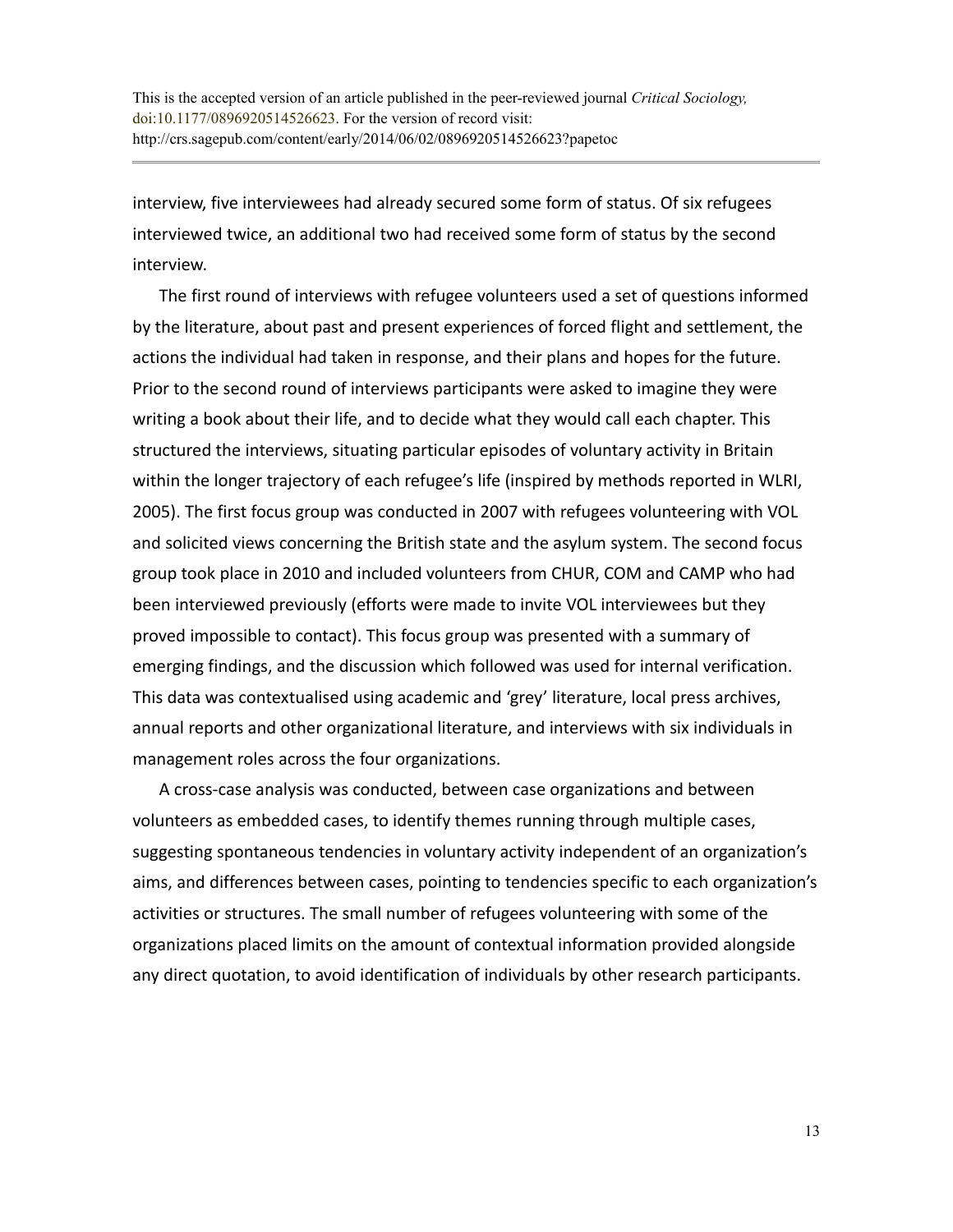#### **Tendencies towards collective consciousness**

Gramsci ([1929-1935] 1982: 169-70) observes politics' 'dual perspective', with a dialectical relationship between the immediate and universal, and the potential for individuals' defence of their immediate physical existence to develop, via consciousness and a historical perspective, to an identification with 'the highest values of civilization and humanity'. Within socialist societies engagement in voluntary labour has formed an important part of such 'consciousness-raising', developing approaches to work as a collective social duty rather than a private material compulsion (Yaffe, 2009: 63-7). Refugees' accounts suggested potential for volunteering to develop wider collective identities and commitments, even in Britain under capitalist hegemony. This may represent one example where social capital 'can, to a degree, promote unity among working-class people, thus furthering their ability to confront the capitalist class and the state' (Das, 2006: 85-6). Some refugees reported beginning voluntary work from a lack of other options, but coming to appreciate non-material benefits such as the satisfaction of helping others:

I came to volunteer because…I was bored and stuff…But now the main reason is to gain experience of how to work with people…understand people, take time out of my own time. Because I think the best thing in life is to give your time up to some other people, to help them, and it's brilliant (VOL volunteer 1)

In this situation the voluntary contribution of 'time out of [their] own time' creates a relationship producing use value through direct human contact and empathy, as an implicit challenge to the hegemony of alienated capitalist relations through waged commodity production. This suggests that the act of voluntary engagement itself carries the potential to change the nature of that engagement. The following discussion explores this further by considering evidence of social capital formations cultivated through volunteering, firstly among refugees and secondly between refugees and other sections of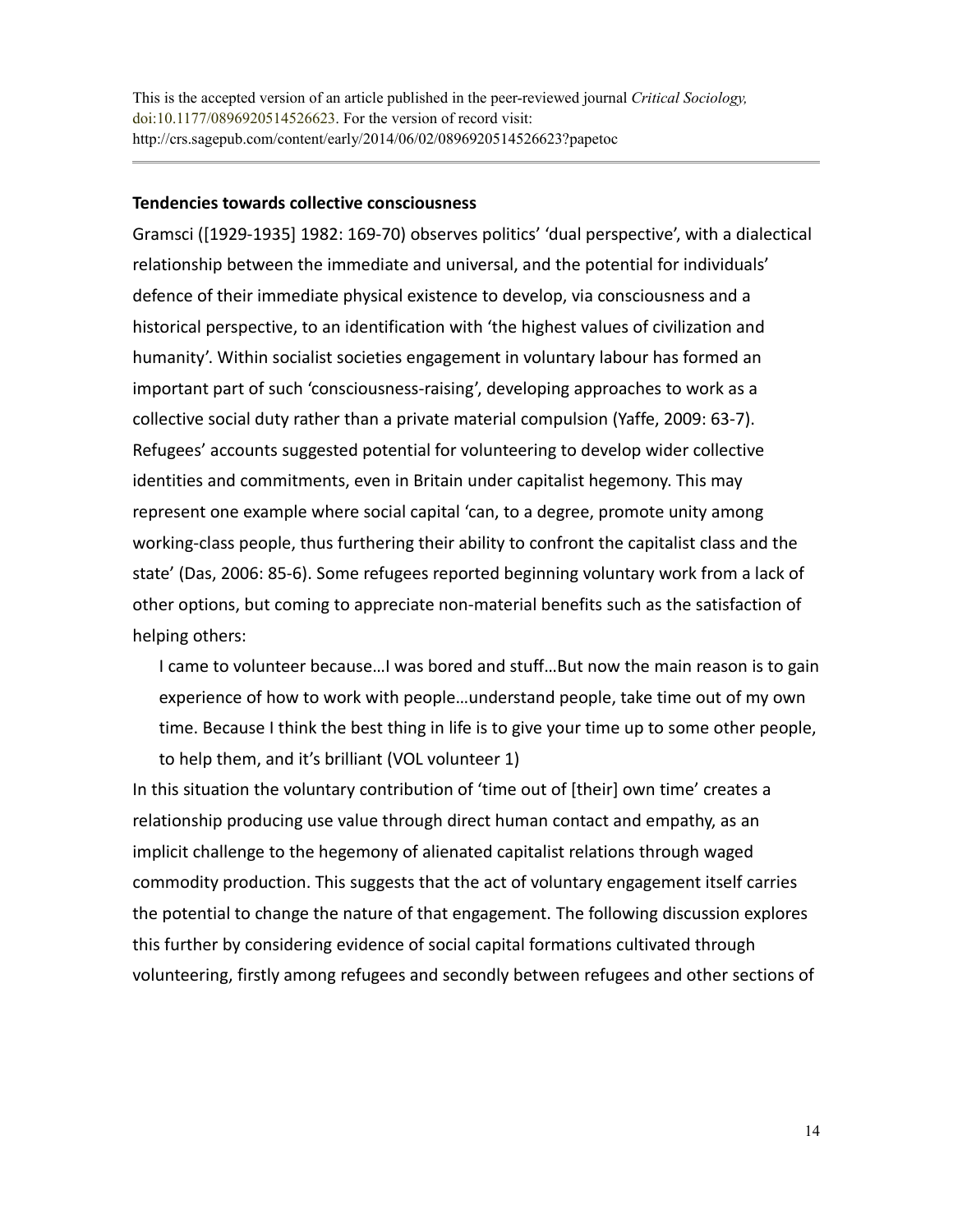the working classes.

## *Collective identities among refugees in the context of dispersal*

When refugees without status began to be forcibly dispersed across Britain in 1999, little consideration was given to social and economic infrastructure or existing community networks or resources (Griffiths, et al., 2005: 41–2). Dispersal cut off refugees from family, friends, ethnic communities, services and support groups, and relocated them to areas with inadequate social provision, a lack of qualified lawyers, and high levels of exposure to racism (Briskman and Cemlyn, 2005: 718; Temple and Moran, 2005). This disrupted social capital formations, including those based around self-conscious diasporas, which pose an implicit threat to national borders (Gilroy, 2001: 124) and might have provided a basis for resisting incorporation into British capitalist hegemony.

Many refugees I interviewed reported new networks and trust driven by spontaneous factors including their isolation:

At that time [in 2000], there was not a lot of asylum seekers, we were all…very close, so…I would have an hour-long conversation with people from Iran, and neither of us would speak English (Cote d'Ivoire, arrived 2000)

This individual went on to engage in a range of organised activities working with people across national and cultural difference, in contrast to some other refugees, who began to build wider links out of necessity but later returned to linguistic-, religious- or nationalitybased forms of association as larger numbers and improved networks made these more viable. The same refugee reflected on their experience as a refugee without status, and the forms of engagement it led to, as an active learning process with long-term consequences, saying: 'being an asylum seeker forces you to open up…it just changed my whole thinking'. This is not to say that refugees I interviewed necessarily identified in a positive way as an 'asylum seeker', a category both widely denigrated and transitory.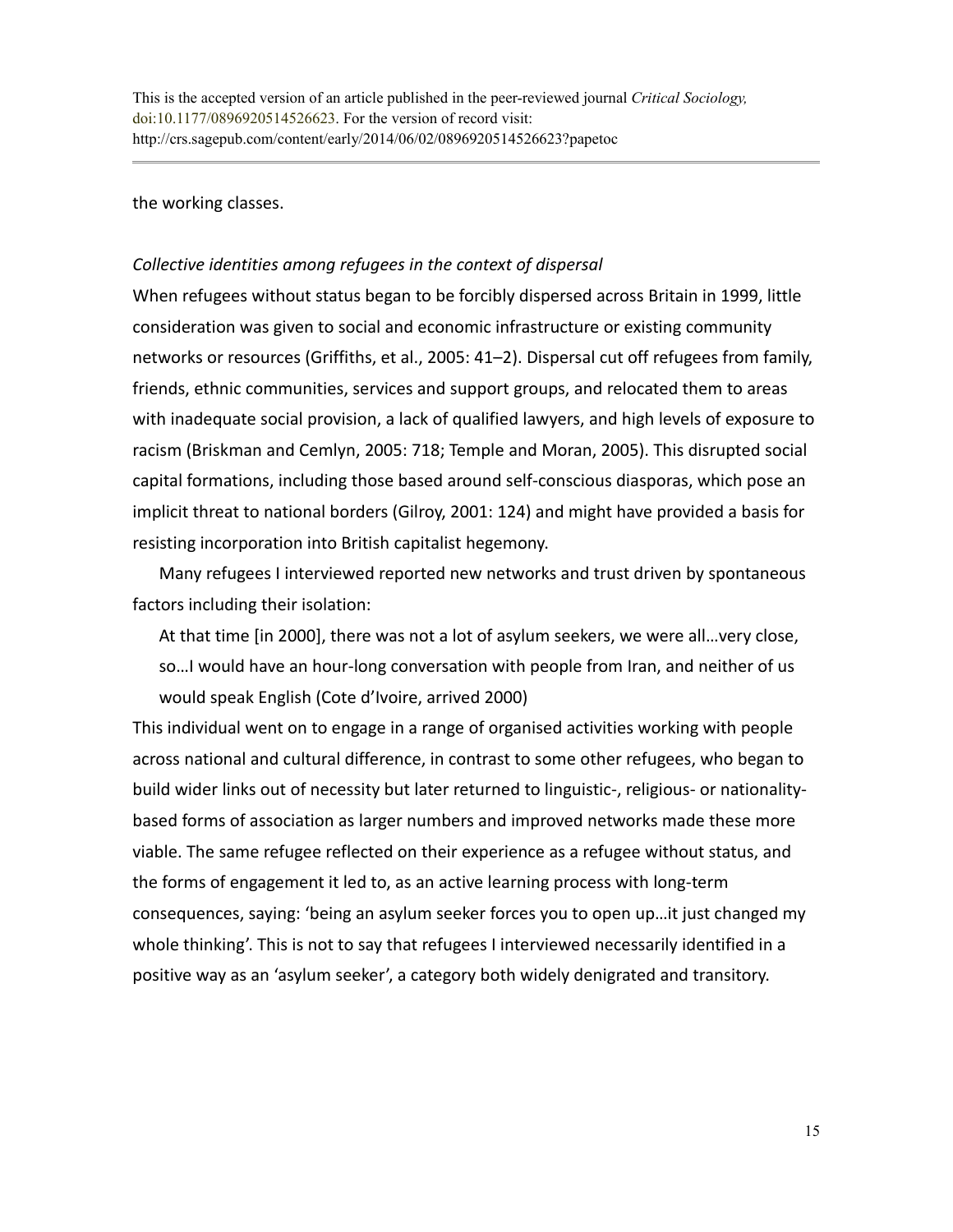Rather, the experience of being thrown together with people from diverse backgrounds, countries and languages, led to an 'opening up' and a willingness to form new identities across old barriers. The very fluidity of the identification as an asylum seeker provided a route to new collective identities, based variously around and sometimes intertwining geographically-based communities in working class localities, religious congregations, and anti-racist politics, with the potential for these to act as both frameworks for inclusion and bases of resistance to attempts by the state to deport or imprison individual members of the collective.

Several refugees I interviewed described incentives to volunteer operating more intensely because the people they were helping faced similar situations to themselves:

I think many people volunteer because it's…close to their heart since they've been in the process, they know how it works from personal experience, so they are…trying to give back to people who are in the same position (VOL volunteer 2)

This individual had progressed through a series of forms of activity, from helping immediate family members, to helping other refugees and migrants through VOL, and expressed hopes for the future to train professionally to contribute to wider struggles for social justice. In many cases shared experiences arising from their common position as refugees, facing the same contradictions with the British state, leads to a deeply emotional sense of solidarity ('close to their heart') and a desire to indirectly reciprocate help they have received from others. Such instances may be understood as 'bounded solidarity', representing social capital formations where actions are performed for non-instrumental reasons, motivated by group identification based on a perceived 'common fate' (Portes, 1998: 7-8).

Some refugees' accounts suggested potential for collective identities to move beyond their initial 'bounds', from defence of personal interests to wider identifications of shared interests, toward what Gramsci ([1929-1935] 1982: 204-5) calls 'compact social blocs', as a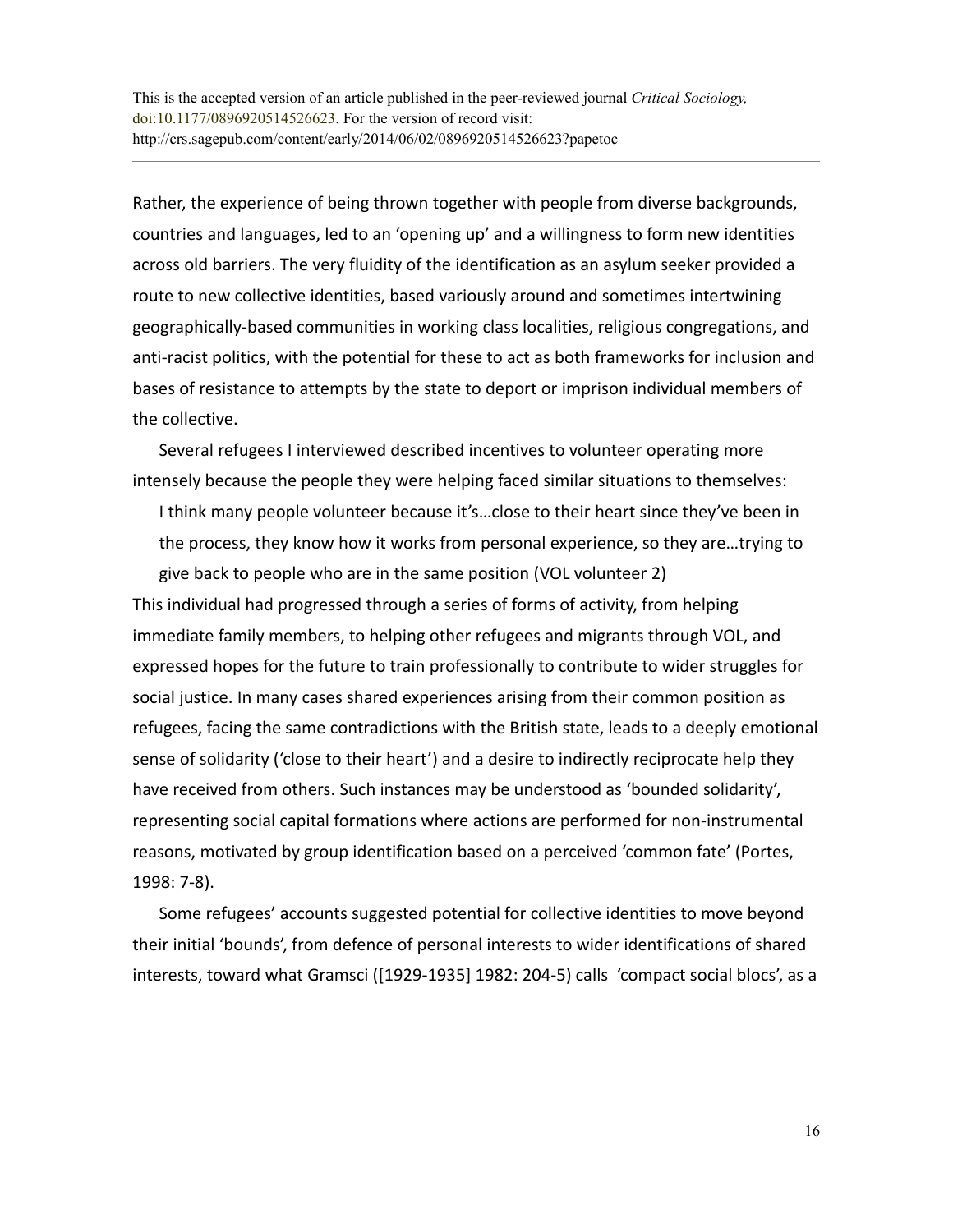basis for collective action, with potential to resist capitalist hegemony and oppose the state's actions. A recurrent theme among refugees' accounts was the role of volunteering in forming new networks, extending and consolidating these blocs:

if you work with the same people of your same community doing the same thing, you will learn their things and their language in their community…[But at VOL] there is a multiculture, there [are people] from around the world, from all countries (VOL volunteer 4)

The meaning of volunteering for this refugee was closely identified with exploring crossnational and cross-cultural diversity, as part of self-fulfilment and building new relationships. In some cases, volunteers described actively empathizing with other refugees they encountered as service users, leading to a stronger collective identity, as refugees and more broadly as newcomers to the city. Thus, volunteering has potential to do more than merely sustain itself, giving rise to new understandings and forms of activity. This represents the cultivation of norms and values of reciprocity and mutual support, taking on a particular character in the UK asylum context, with potential to contribute to the organic formation of the working classes (Das, 2006: 75), discussed in the following section.

# *Building collective identities on the basis of shared material conditions*

The impoverished material conditions of the majority of refugees without status and many with status in Britain is well-documented [\(Crawley et al., 2011;](#page-32-0) [Gillespie, 2012;](#page-33-0) Cuthill et al., 2013), and was reflected in the situations of refugees I interviewed. Although there were important differences between refugees and other sections of the working classes they lived alongside, sometimes formal and sometimes informal – including access to paid work, entitlements to residence and services – they nevertheless occupied the same side of the fundamental worker-capital contradiction, lacking ownership or control of the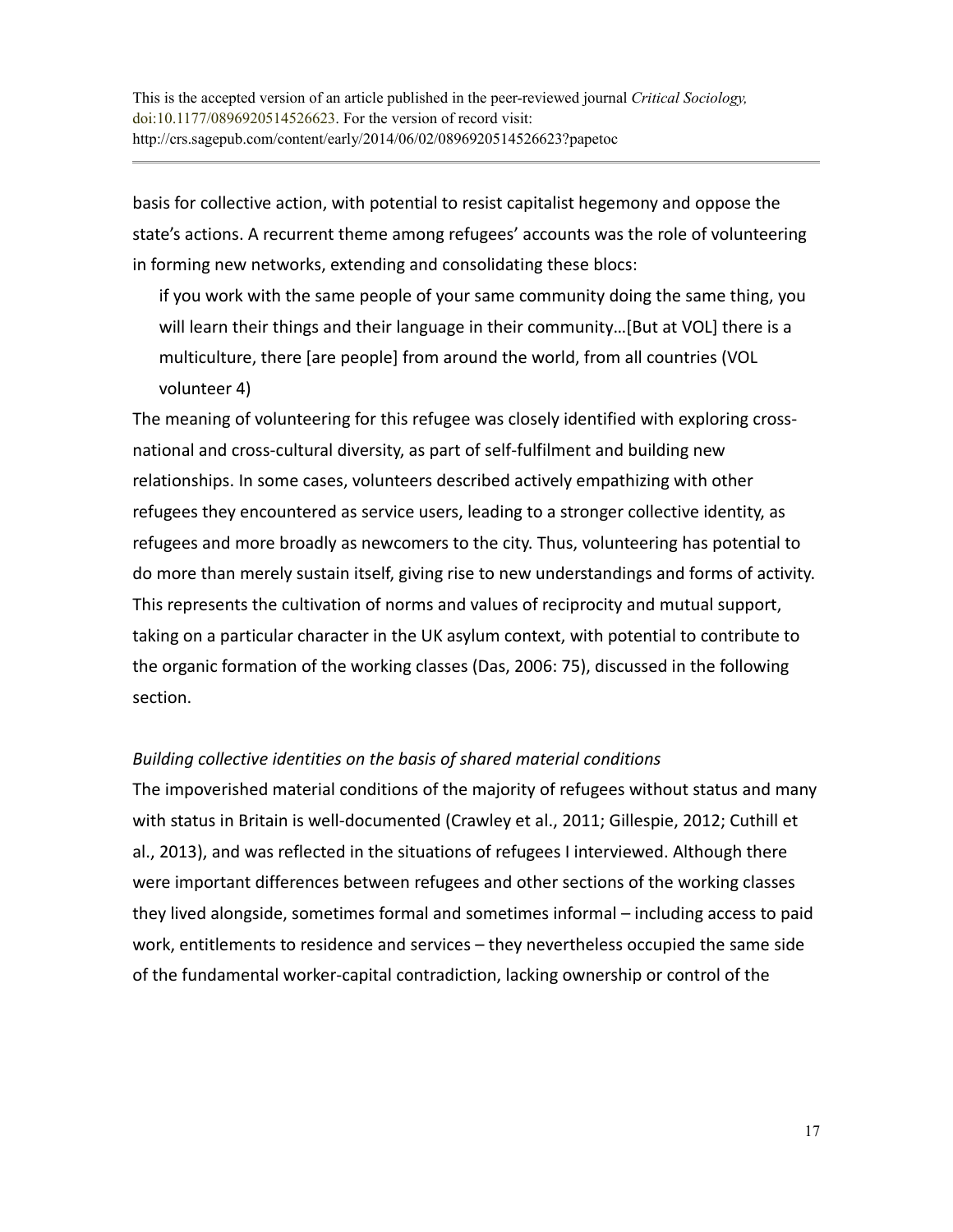means of production. Reflecting this, points of shared experience and living conditions formed the basis, in some cases, for social capital formations involving refugees and other sections of the working classes, as a refugee explained about the centre where he worked:

we don't look at ourselves as only for Africans…nowadays we have more local [white British] young people coming in to play, to a certain level we realised even the local parent[s]…use us [to] take care of their children, when they pick their children up from school they just drop them [here], they know it is safe for them…we are part of this neighbourhood now…we're going [to]…the same GPs, we go to the same shops, we have the same problems (COM volunteer 1)

In this case, organization among refugees became a trusted resource for wider sections of the working classes, and refugees volunteering with COM came to identify with the problems faced by others in the same geographical area, across racial and national divides.

In the context of barriers preventing refugees without status participating in many activities that would bring them into contact with non-refugees, such as paid work or accessing the same housing provider, interviewees suggested volunteering together played an important role in building links:

[I]f you come here to work and you don't have knowledge at all about immigration law and you don't know anything about asylum seekers, just what you hear on the TV, [volunteering] can really turn everything upside down. Because then you get in closer to people…if people don't know about it they see it as a big problem, all these asylum seekers and everything, they really see people just as leeches on the economy…many people don't even know that you're not permitted to work, many choose to think that…you just choose to be on benefits…whereas it's clearly not how it is. And people who come here [to volunteer] they kind of find it out (VOL volunteer 2)

Another refugee felt the involvement of refugees without status in volunteering had an important potential to reverse negative perceptions by some British people of refugees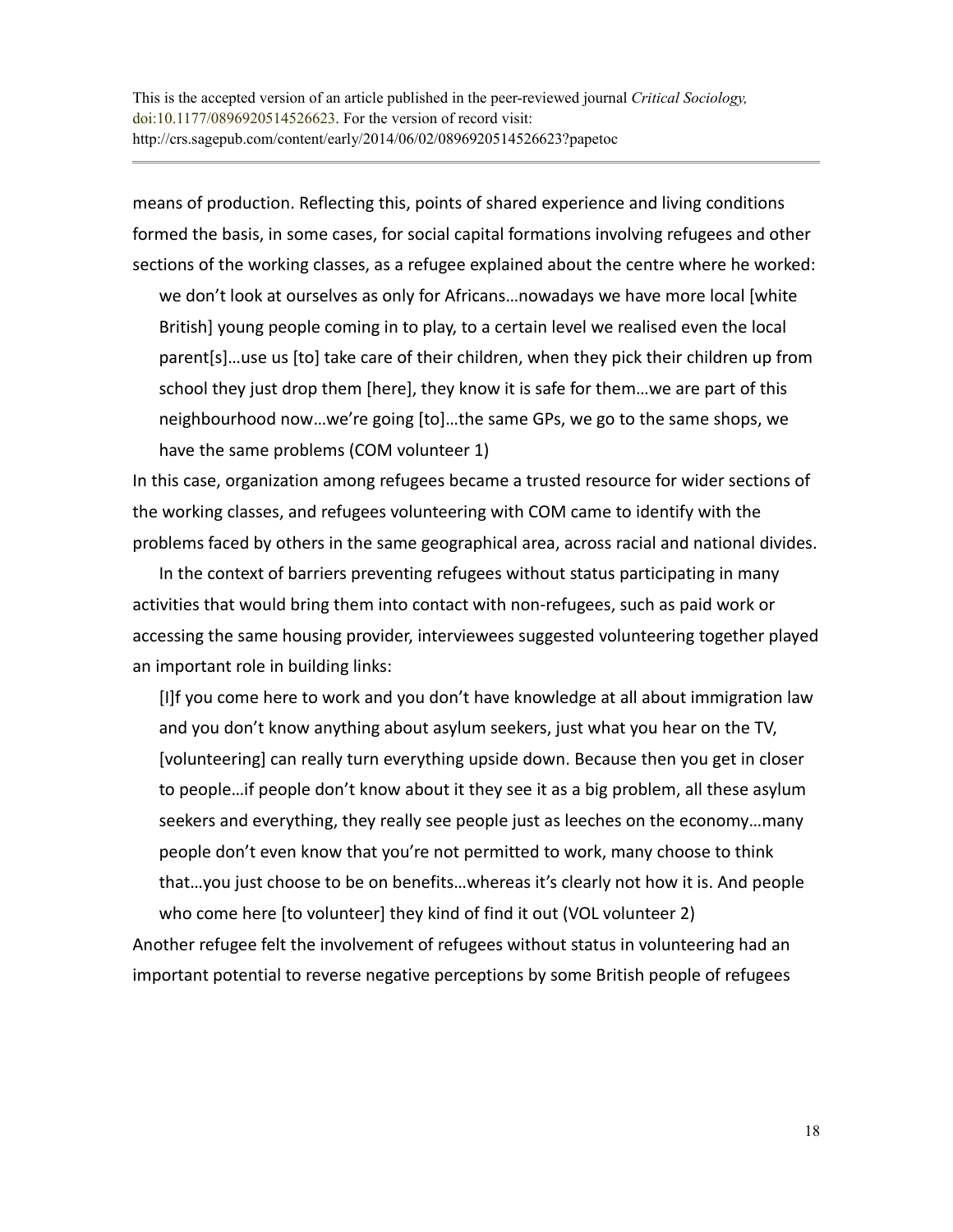## without status as 'spongers':

I think for [people looking at the project from] outside, it's just not British [volunteers] …asylum seeker wants to help people, loves helping people, and just [to] volunteer… because unfortunately people think…refugees without status [are] coming here for job or benefit (CHUR volunteer 2)

This demonstrates the potential for volunteering, connected to both formal and informal social capital formations, to contribute to localised challenges to racist depictions of refugees that are hegemonic and backed by large sections of the media and government (Dummet, 2001).

# *Volunteers as organic intellectuals*

<span id="page-18-0"></span>Gramsci argues that the effective development of a counter-hegemonic project among oppressed groups requires the development of 'organic intellectuals' [\(Gramsci, \[1929-](#page-18-0) [1935\] 1982:](#page-18-0) 204-5), arising from within oppressed groups and developing critical approaches from within existing cultural practice. Refugees volunteering to support other refugees hold such potential, and there was evidence of some gaining in confidence and assertiveness through their involvement, taking on roles in supporting the development of other refugees' understanding:

sometimes you will see someone saying 'You see, [people from your country], they will not deport you, your case is strong', but it's not true. My role is not just to tell to them [that it] is not true, we are still in danger. But also to explain to them when someone is doing this kind of thing to you, even you are an asylum seeker ... you still have your rights in this country. So for example if you are entitled to have accommodation, you need to have a suitable accommodation. (CAMP 6)

The extent to which this role developed a critical distance from capitalist hegemony was influenced by wider organizational structures they were part of, individuals' perspectives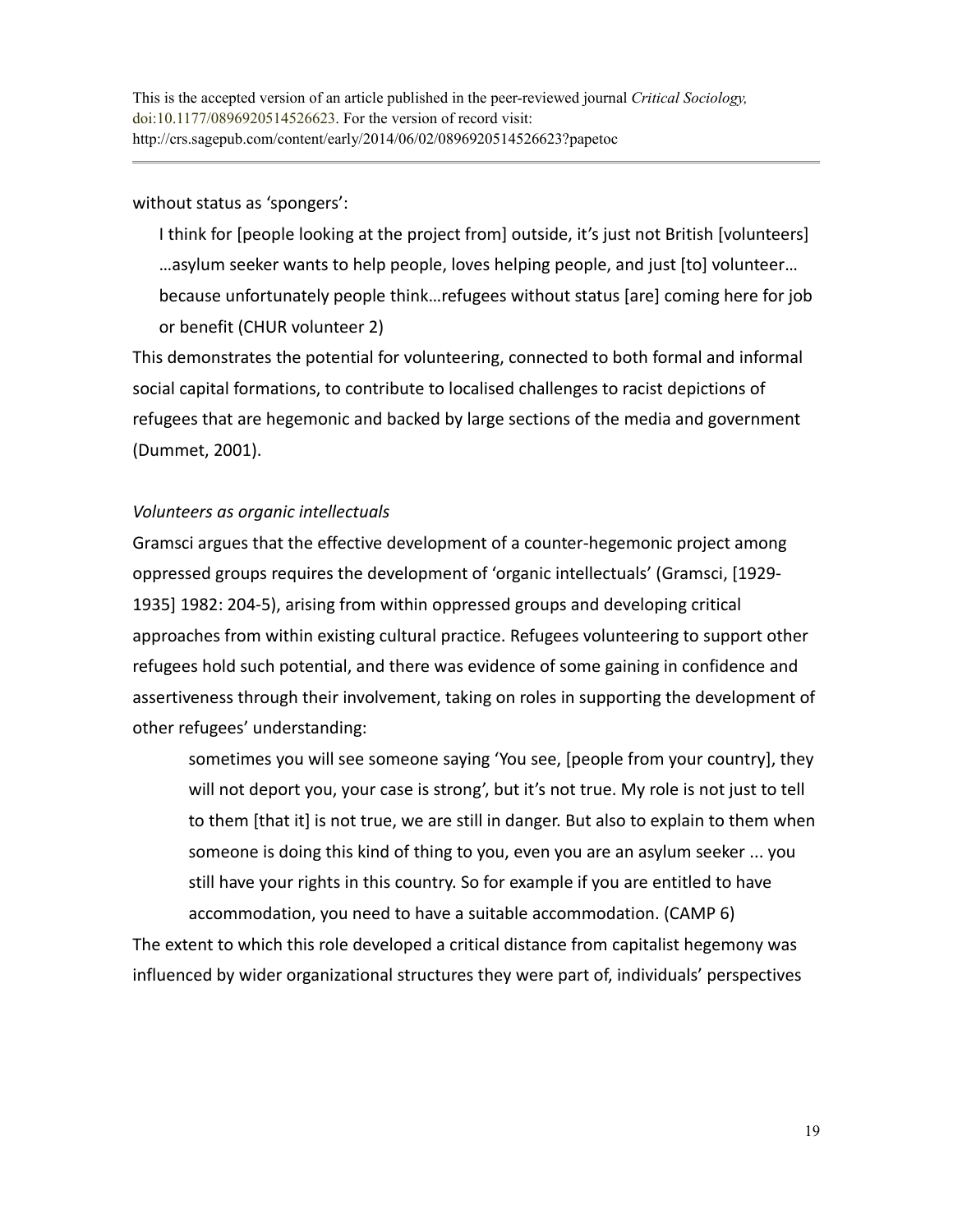on their position over time, and their relationship to the state. These influences are explored below, through a discussion of countervailing tendencies within the volunteering process that encouraged refugees to adopt individualised forms of action.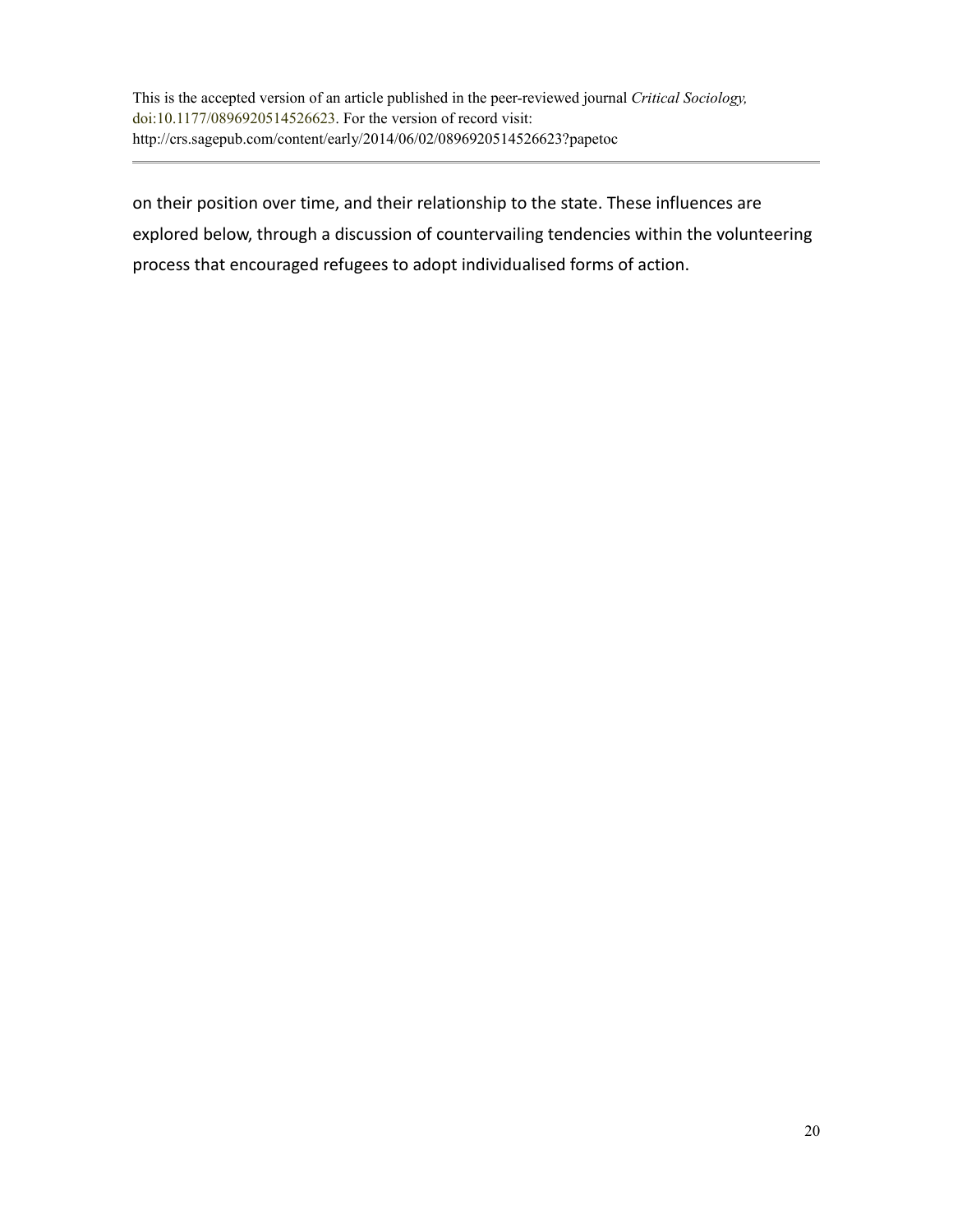## **Tendencies towards individualised action**

VOL, COM and CHUR all demonstrated processes of social capital formation between refugees with and without status and other working-class people they lived alongside. Although this was, at times, based on shared political problems facing working-class areas, such as poor housing or lack of services, the kind of social capital evidenced above is not consciously political, but focuses on immediate provision of services, forming positive personal relationships and making the best use of what is already available, rather than mounting opposition or making demands. This leaves well-intentioned initiatives, with the interests of refugees at their heart, vulnerable to subversion in the face of powerful countervailing tendencies.

Individualizing tendencies, which undermined possibilities for resistance, arose from the community and organizational contexts where many refugees volunteered. Attention to these countervailing tendencies follows the approach of Das (2006), which he argues 'is distinctive…in recognizing the severe *limits* to working-class social capital formation—the limits as defined by the class structure' (82-3). In this case definitive aspects of the class structure include the position of refugees in Britain within international divisions of labour under contemporary capitalism (Foster 2011; Vickers 2012) and the overriding class character of the British state as defender of imperialist British finance capital. Across all organizations in my research, individualizing tendencies were apparent in the connection between volunteering and hopes of future paid employment and in the related tendency for some refugee volunteers to respond to a subjective class consciousness that was different from their current objective position. To differing extents in different organizations, these tendencies were underpinned by the financial and ideological penetration of communities and organizations by the British state.

*The promise of paid work*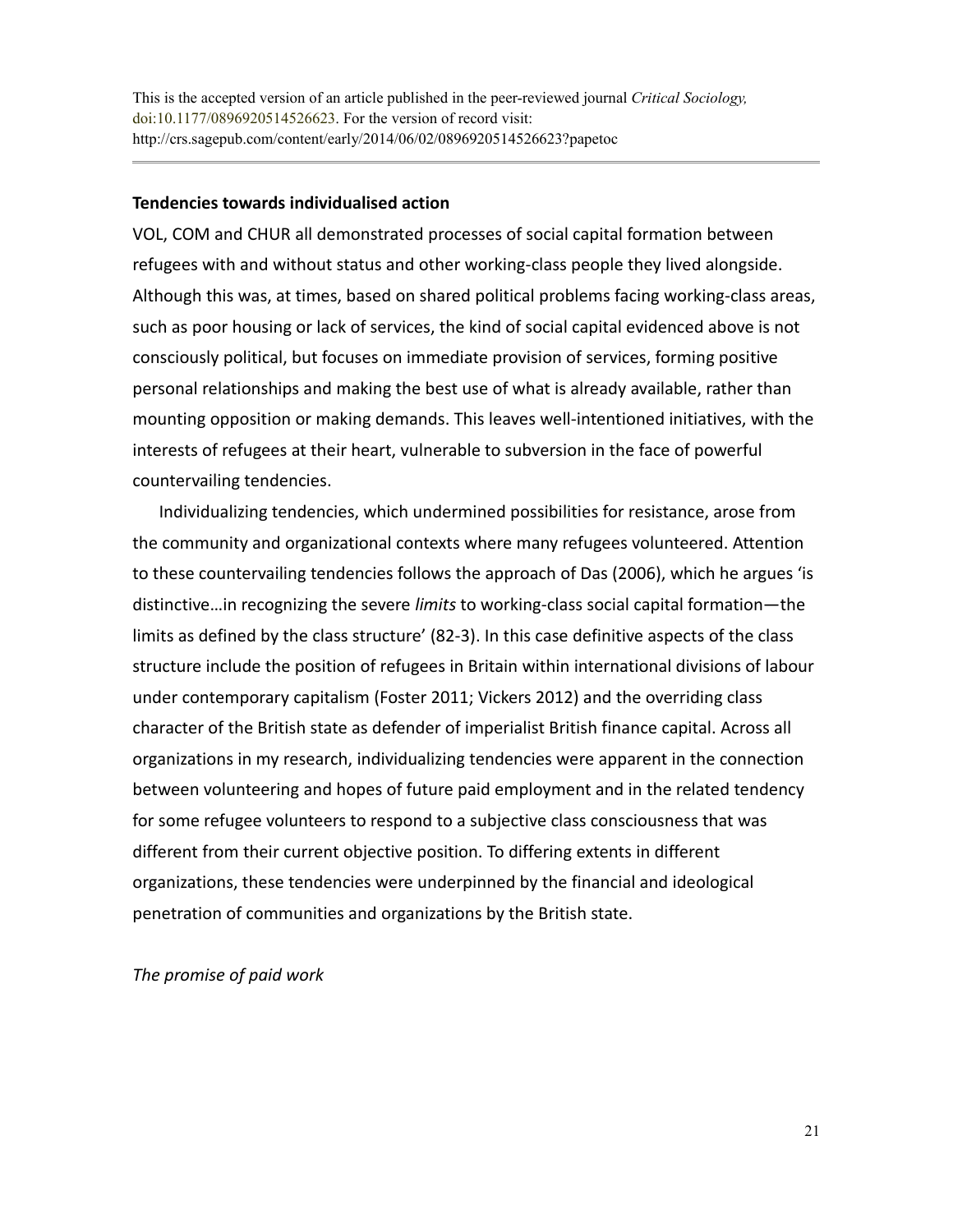Refugees I interviewed often connected voluntary activity with hopes of future paid employment. Healy et al. (2004) point to the impact of changes over recent decades, with work identities increasingly focused on individual careers rather than class membership. This forms part of the wider hegemony of neo-liberal ideas, which also impact on refugees. Amongst refugees, Lewis et al. [\(2013\)](#page-34-3) report widespread conditions of precarious and exploitative labour, in some cases fitting ILO (International Labour Organization) criteria for forced labour, and suggest that these have been intensified by the absence of close-knit networks and an almost complete absence of collective strategies by refugees to improve their conditions. Individualist approaches to escaping social exclusion through personal employment, which dominated the approaches of Labour governments from 1997 (Steinert, 1999: 61), contributed to unrealistic expectations of volunteering leading to employment. In the refugee sector, funding has always been inadequate to provide a paid post for everybody who volunteers (Evelyn Oldfield Unit, 2004: 7), and what paid work is available is often below refugees' levels of skills, experience and qualifications (Wilson and Lewis, 2006: 39). Gowan (2010) shows that where people lack material resources and face structural constraints on employment, even where they have a wealth of social connections these do not necessarily translate into increased opportunities. In many cases for refugees I interviewed in Newcastle, volunteering even failed to provide 'escape' for individual refugees, but still contributed to individualist responses based on expected future positions.

Furthermore, refugees' accounts suggested potential for volunteering to increase divisions, between a well-connected, but largely unaccountable, minority of volunteers and an excluded majority of users. This echoes Skidmore et al. (2006: ix-xi), whose research in two 'deprived' neighbourhoods found governance structures tending towards intensive involvement by a minority who volunteered, able to use their connections to make further connections while often remaining unaccountable to wider communities,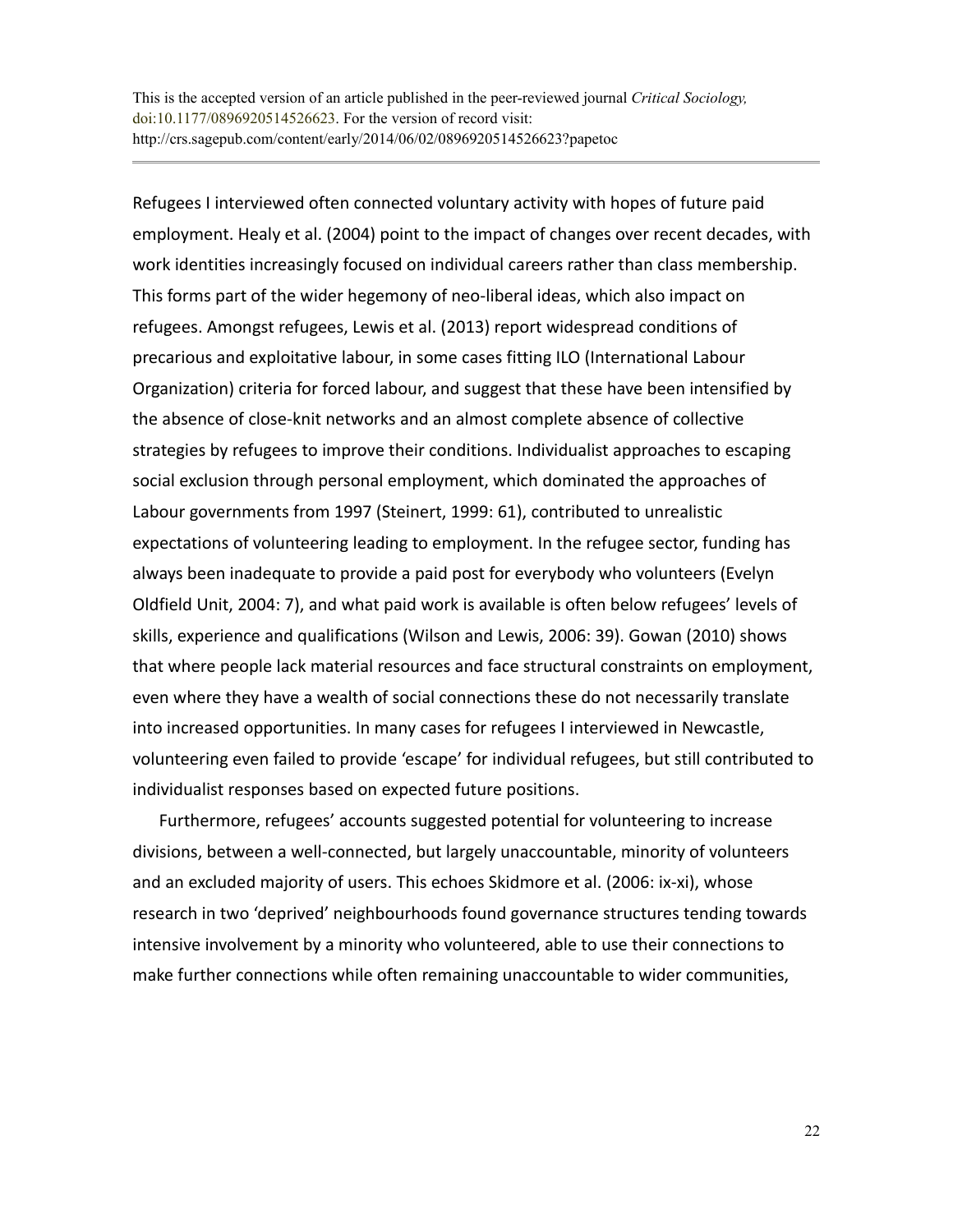while a number of factors contributed to exclude new people. Volunteering can also contribute to social control by the state, facilitating a process of 'transformismo', 'describing the capacity of the hegemonic bloc to "cream off" opposition leaders' (Davies, 2011: 106-8). When comparing the trajectories of voluntary activity among refugees I interviewed, one of the most striking patterns is the frequency with which forms of activity diversified over time, for example setting up a women's RCO while also volunteering with a young offenders' project, indicating a tendency for voluntary activity to open up opportunities for other forms of action, and increase the likelihood of volunteers taking up these opportunities. Whether these multiple connections are directed toward individual advancement or collective liberation is influenced by an individual's class position, mediated by their subjective understanding of their longer-term class trajectory.

# *The impact of self-predicted class trajectories*

Refugees who occupied middle- or upper-class positions in their country of origin are disproportionately represented, both among those making it to Britain (Stewart, 2008: 225-6), and among those undertaking voluntary activity (WLRI, 2005: 34), despite workingclass living conditions and employment within Britain [\(RRF, 2011\)](#page-35-3); this was also reflected among the refugees I interviewed. Going some way to explain this, some refugees' accounts of how they began volunteering suggested greater confidence and higher levels of education, including language skills, may be important factors equipping such individuals to perform voluntary roles, and such attributes may be expected to be more common among refugees from more privileged backgrounds.

Although accounts of a downward class trajectory following forced flight were common among interviewees, many also expressed a subjective belief that their longer-term trajectory was a middle-class one, and that their present position was a temporary deviation. A focus group participant who had secured status illustrated the force of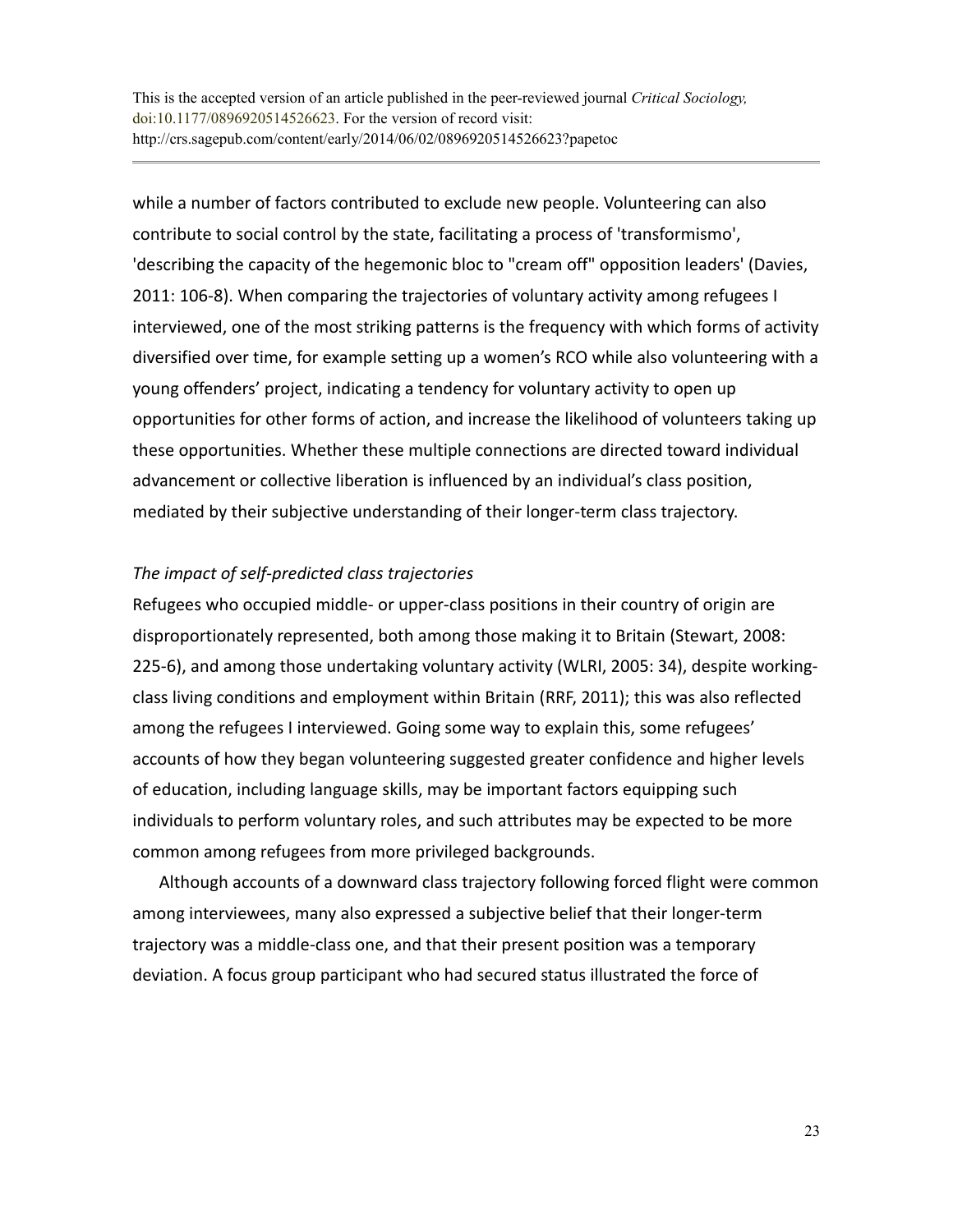aspirations in shaping their priorities, even where there was no imminent prospect of fulfilling these:

The last time I was in the job centre I went to see the…key worker…and she was saying to me 'Ah, you see, what kind of job you want to do', and I said no, it's not that I don't want to work, but I don't want the kind of job you want me to do…it's not insulting people, but I've been someone in my country, I studied…I want to do education in this country…because I don't want my kids seeing me all the time moaning, being unable to offer them even the tiny things that they're asking me…You think that is good, if I can do cleaning job, but…I've got ambition…I don't think I will be able to fulfil all my children's desires (DRC, former professional, female)

This illustrates the complex combination of factors intervening between this individual's current working-class position and the forms of action they prioritise, including: status in their country of origin ('I've been someone'); educational attainment ('I've studied'); image in front of family members ('my kids seeing me all the time moaning'); desire to meet dependents' needs ('I don't think I will be able to fulfil all my children's desires'); and self-confidence and aspirations ('I've got ambition'). They are careful to make clear that they are not looking down on people doing a 'cleaning job', but it is not the type of work they are prepared to identify themselves with. Such aspirations create pressure to engage in social capital formations linking with those in positions of greater power, in relationships that prioritise individual advancement above the collective situation of refugees. Another focus group participant confirmed this role of volunteering for many refugees, to 'prove oneself', in order to gain recognition from people who might grant access to middle class employment:

[T]hey may ask what kind of reference do you have, and you say you are a doctor, [but] who knows that you are a doctor, which country are you from? If you are not involved in the voluntary sector where people say ok, they had a chance to see there is some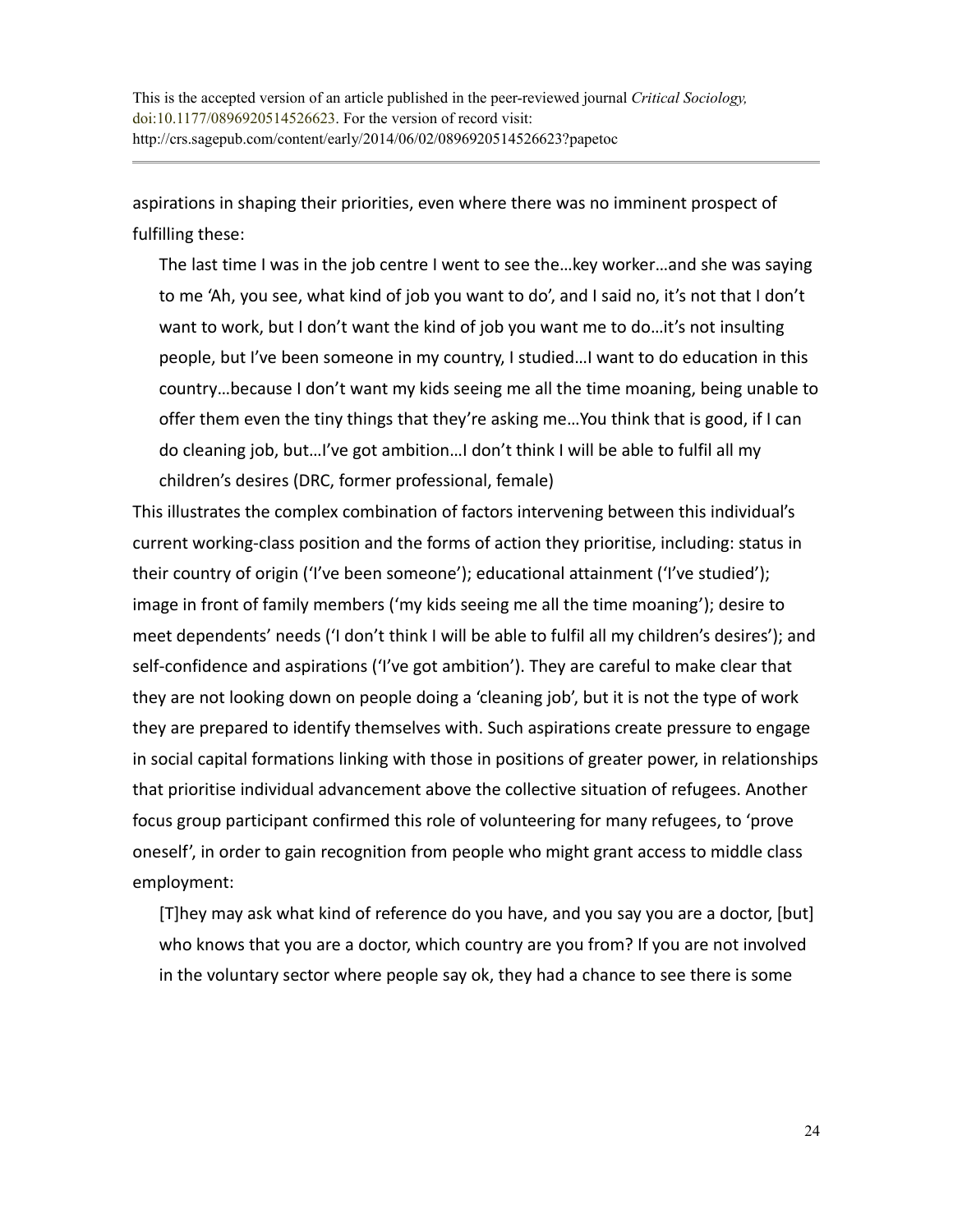potential in this individual (DRC, former professional, male)

Where refugees come from a more privileged class background and anticipate resuming such a position in the future, their activities may reflect this perceived trajectory rather than their immediate position. This is a further deterrent against siding with other refugees in a collective struggle against the state, encouraging instead individual cooperation with the state, despite an acute awareness of its actions to the detriment of refugees.

Refugees' perceptions of their likely future class trajectory, and which set of interests they prioritise in the light of this, are fundamentally related to questions of political consciousness and the balance of class forces that influence the likely outcomes of their actions, with the state playing a central role.

## *The community and the state*

Despite shared material conditions, there was substantial evidence of continuing racialised divisions on a subjective level within geographical localities, as a refugee described: British people come here…some of them are no good…the way they talk, their body language, you notice that something is happening, maybe some of them doesn't like black people, we know it…we…try to ignore it (COM volunteer 4)

Despite the prominence given to 'community' in much social capital theorizing, such accounts suggest it may be inadequate by itself as a basis for collective action and empowerment. Frequently 'the community' is heavily penetrated by the state, impregnated with its values, and divided along multiple lines. Some interviewees linked experiences of individual racism within the community directly to the policies of the British government, which they saw as dividing refugees from British people in order to undermine any potential for joint resistance:

[The British government] don't want [refugees without status] to learn English, they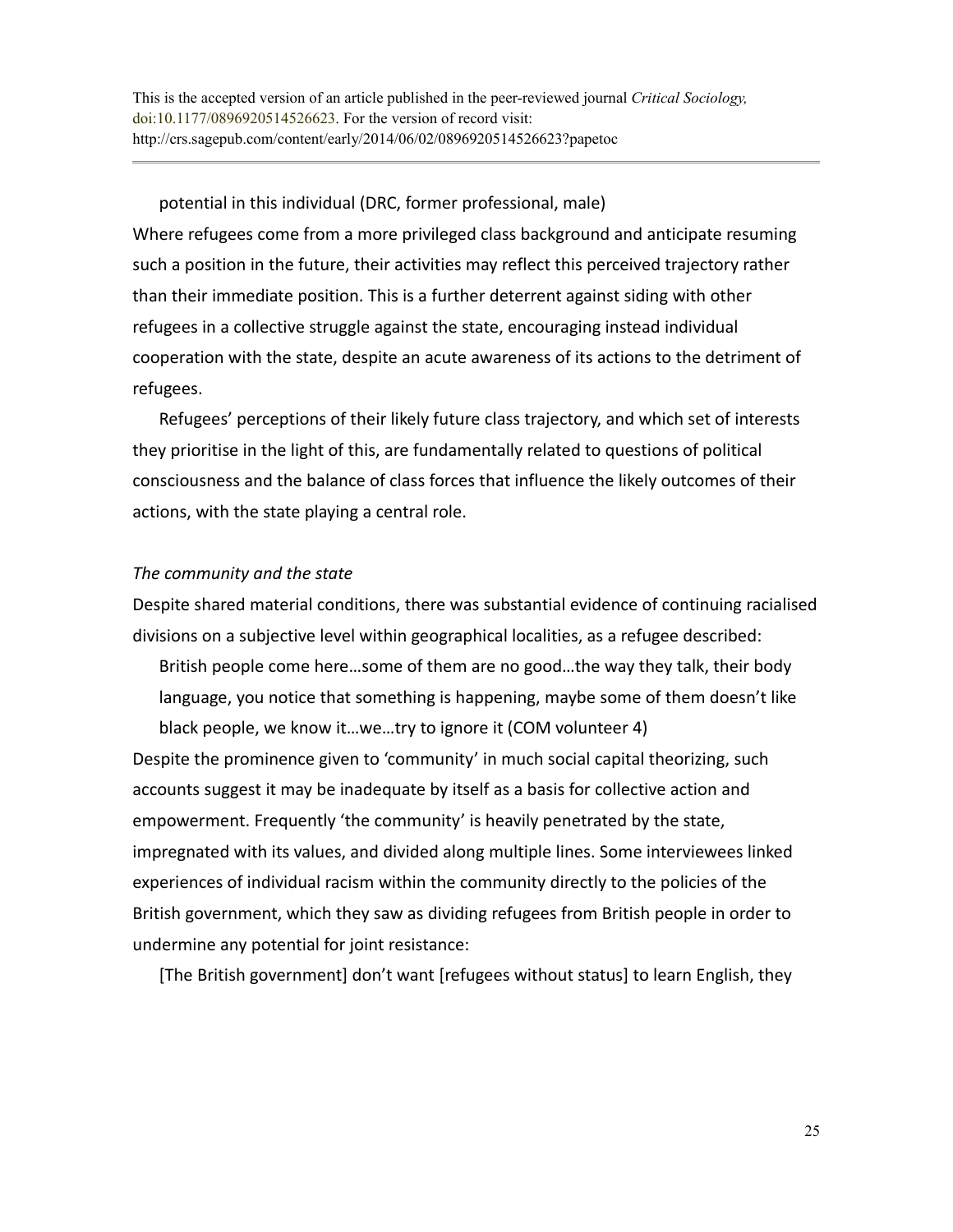don't want people to make friends with local people, so it's easy for them to do everything they want to do to them (CAMP volunteer 6) This is reinforced by a briefing paper (Rea 2010), issued by the head of the Asylum, Refugee and Migration Services of Manchester City Council and leaked publicly, citing the difficulties posed for deportations by 'community protest on the day of removal', media campaigns and lobbying, all of which they suggest are encouraged by housing refugees in mixed residential areas instead of detention.

Das (2006) argues that there is potential for working-class social capital at the macro level that connects working-class people to pro-worker reformists among state officials, who are embedded in local working-class communities and can help obtain concessions, although he also points to contradictions and limits within this (78-80). Similarly, my study found that voluntary and community sector organizations where refugees volunteered brought concessions for individuals while carrying contradictions and limits. Social capital formations connected sections of the state, voluntary and community sector organizations, and refugees as volunteers and users. Williams et al. (2013) point to the ways in which migrants' values both influence the migration process and are shaped by the experience of migration. In this case, at the same time as refugees helped individuals by volunteering, they also aided the state to implement policies that were detrimental to refugees, by using their trust in one another to encourage cooperation with its procedures. By volunteering with organizations such as VOL, and to some extent COM and CHUR, that operated in partnership with the British state, $3$  refugees provided solidarity and understanding to other refugees based on shared experiences, helping some individuals to get a 'better deal' within the constraints of the asylum system. This was an important part of the incentives to volunteer reported by all the refugees I interviewed. Yet the norms and values of social capital formations engaging refugees with the asylum system were dominated by the state, which placed no trust in refugees but demanded total compliance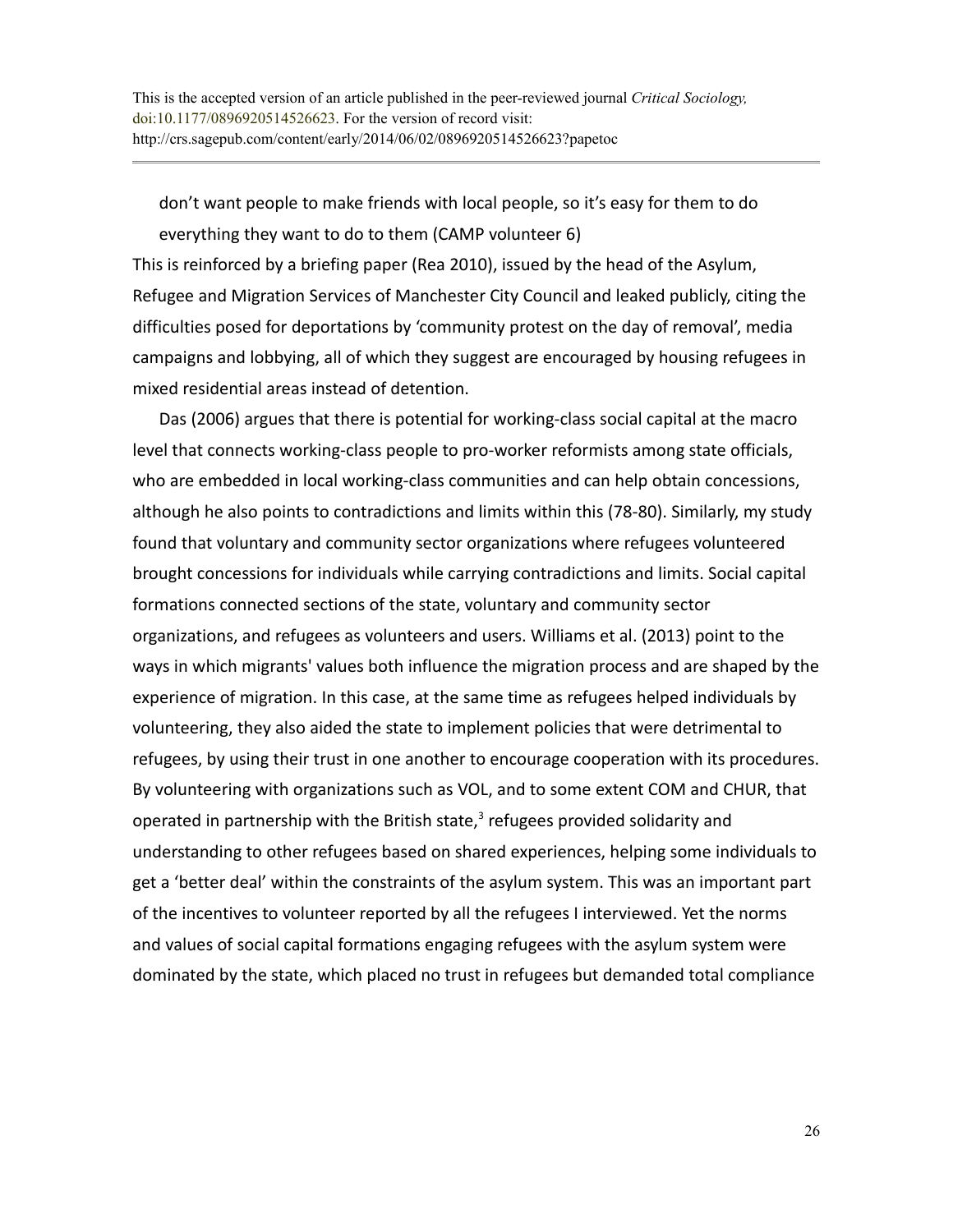(Hynes, 2009), within a system that individualised each refugee as a 'case', undermining possibilities for resistance on the basis of refugees' collective oppression. Furthermore, the depoliticized provision of basic services to help refugees survive, resourced to s significant extent through refugees' unpaid labour, stabilized the asylum system by softening the impact of hardships caused by a lack of state support, thus provoking less resistance (a situation with increasingly wide relevance as working-class communities face the current austerity measures). As Woolford and Curran (2012: 53-4) note, neo-liberal reductions in resources for welfare providers place these services under such pressure to meet immediate needs that their capacity to challenge structural causes of social problems are further curtailed. The voluntary activity of refugees thus helped diffuse conflicts arising from the contradictions between refugees and the state, by using social capital between refugees as volunteers and refugees as users to impose a nationalcapitalist hegemony of practice, if not of ideas.

This picture resonates with critiques of 'linking' capital (Griffiths, et al., 2005: 33), which suggest engagement with the powerful may at most allow a few fortunate individuals to 'get ahead' (Wilson and Lewis, 2006: 16), while deflecting challenges to collective oppression. Hampton's (2010) research on a socially and ethnically diverse youth volunteering programme in the US suggests that even where members of an oppressed group form more connections across racial and educational divides, it may be those who are already the most privileged that gain most from volunteering in the sense of new connections that help them to 'get ahead' even further, increasing inequalities. In my research, in some cases roles with funded organizations created divisions between refugees as volunteers and other refugees. At VOL, this took the form of other refugees identifying the organization and its volunteers with the state because they were contracted to provide the first point of contact with the Home Office, as a volunteer described: '[W]hen you were a client…you honestly do see these people who work here as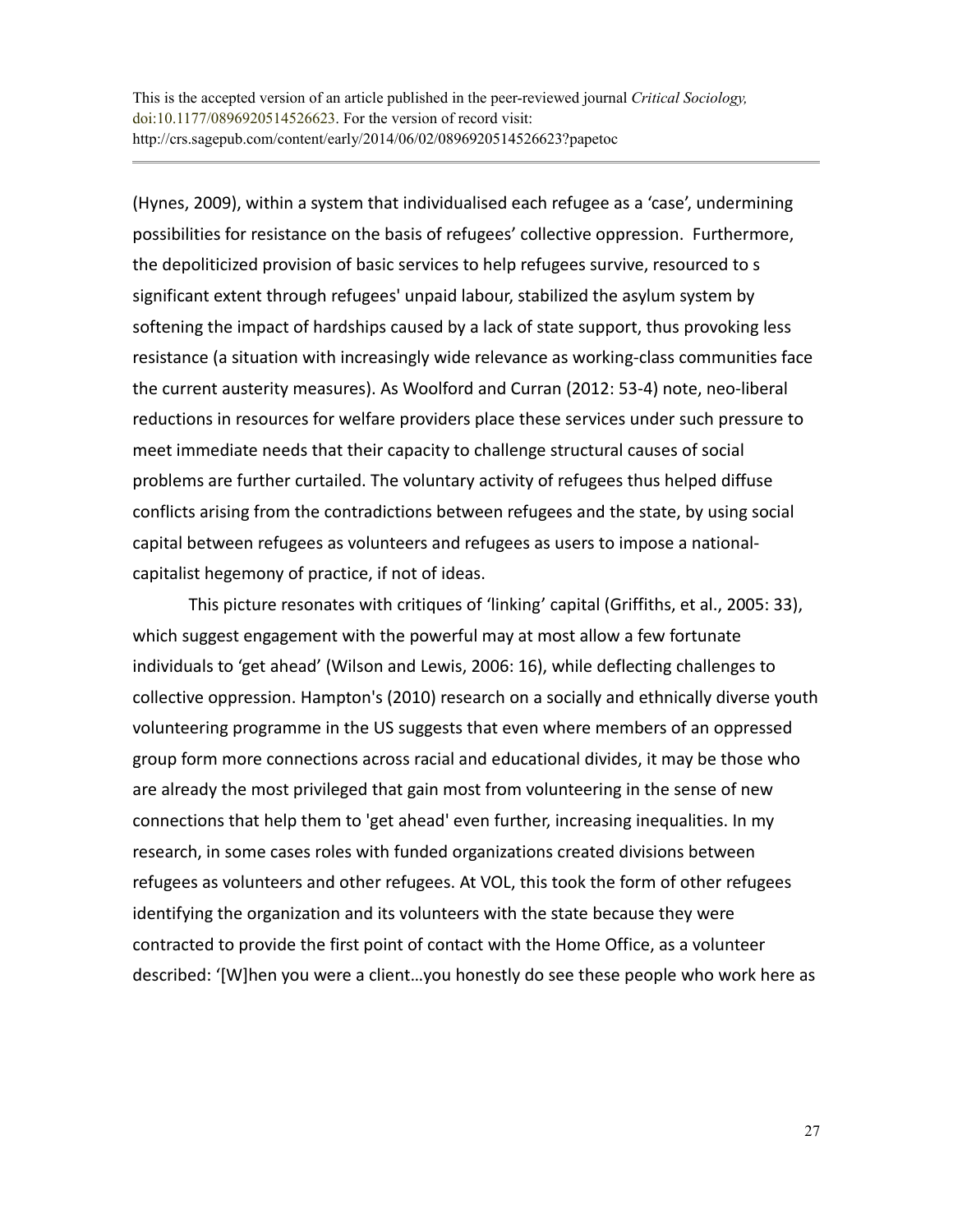an enemy' (VOL volunteer 2). Thus the role of refugees in VOL, volunteering at the interface between the state and other refugees, weakened the very bonds of trust that encouraged other refugees to engage with them. This resulted in social capital formations which connected refugees as users to the state through refugees as volunteers, in a relationship whose norms and values were determined overwhelmingly by the state and which served to reinforce capitalist hegemony in practice, even if many volunteers remained highly critical of the state at the level of ideas. One volunteer expressed the contradiction at the heart of VOL's role, of supporting and helping migrants at the same time as servicing a system which oppresses them, reflected at the level of consciousness. On the one hand, they recognised Britain's reliance on migrants for their labour and their super-exploited position:

The cheap job, the shitty job, and they're all [being done by] migrants, I mean the British people would not do that, I mean they need migrants ... England's been built on migrants. (VOL volunteer 4)

Yet immediately following this, they spoke about the majority of those claiming asylum in Britain in extremely derogatory terms, discounting the basis for the majority of refugee claims in advance and blaming them for the oppression faced by 'genuine' refugees:

[Refugees are] coming in Sangatte [refugee camp] in France, which is European country, thousands, thousands...If they want their safety, if they really have a problem in their country, human rights law and the 1951 policy, they say if you're in your third country you have to claim asylum, where the life is safe for you...80 per cent of people coming here for work, for the things that they can't do in their countries, to support their family, to do other things, and 20 per cent of people they have problems. If I give you an example, it's a glass of water, if you [put a] bit of dirty water in there it all becomes dirty...All people are going in one name, and the water, you cannot split it. So that's the reason they want to do their law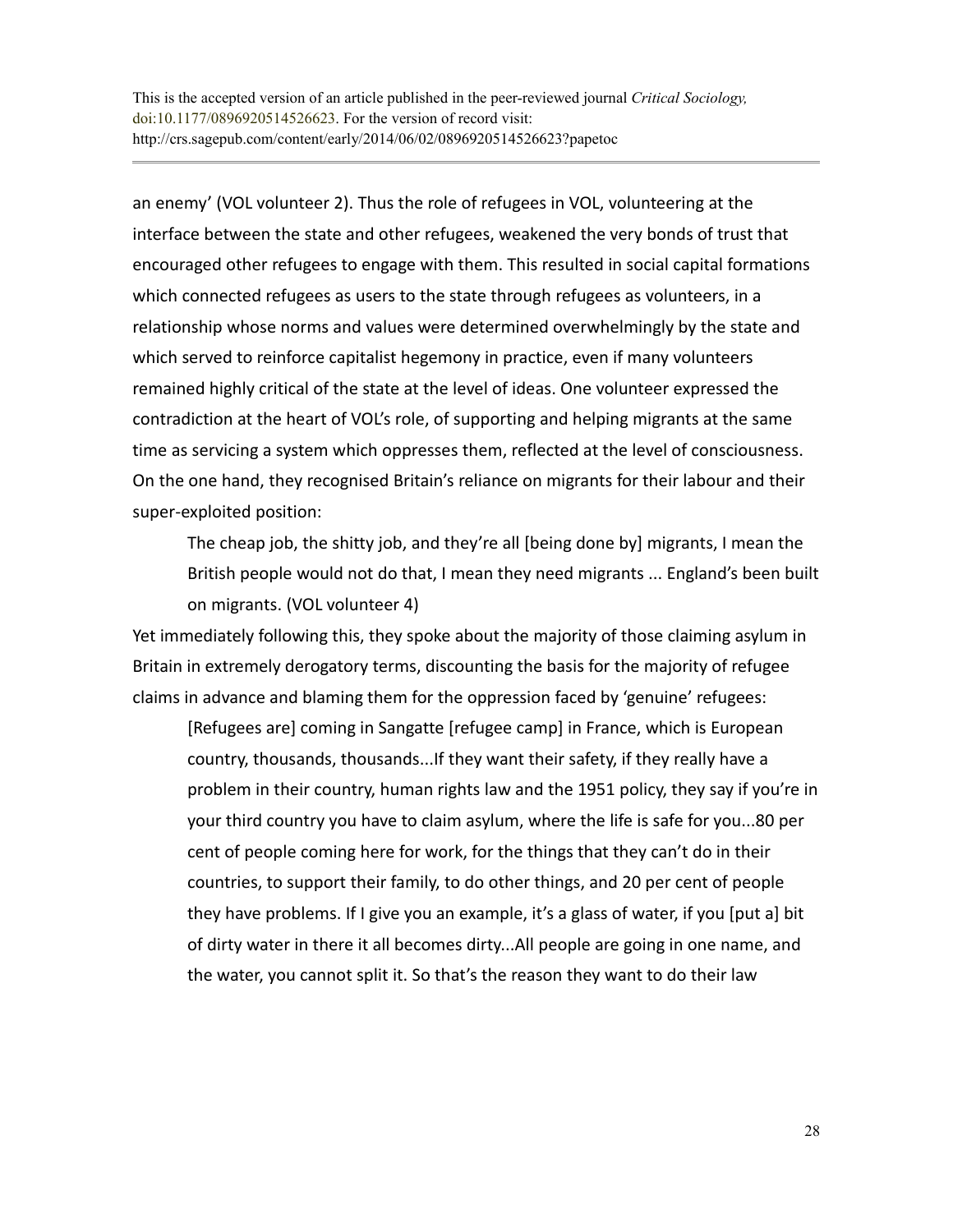tougher and harder, to show to the people their rules.

To some extent this was also the case for COM and CHUR; their greater independence from the state enabled wider contestation of the terms of engagement and the nurturing of norms and values based on collective mutual aid solutions, but these did not pose a direct threat to ruling class hegemony and instead accepted the system and tried to help one another survive it.

Social capital formations can be viewed as both the social networks and structures through which refugees and others pursue their goals, and through their norms and values impacting back on the consciousness of individuals, shaping their future actions. Volunteering has potential to incorporate volunteers, and through them project users, within social capital formations that are dominated by the state and reinforce capitalist hegemony, or alternatively to produce oppositional social capital formations that can support challenges to the state.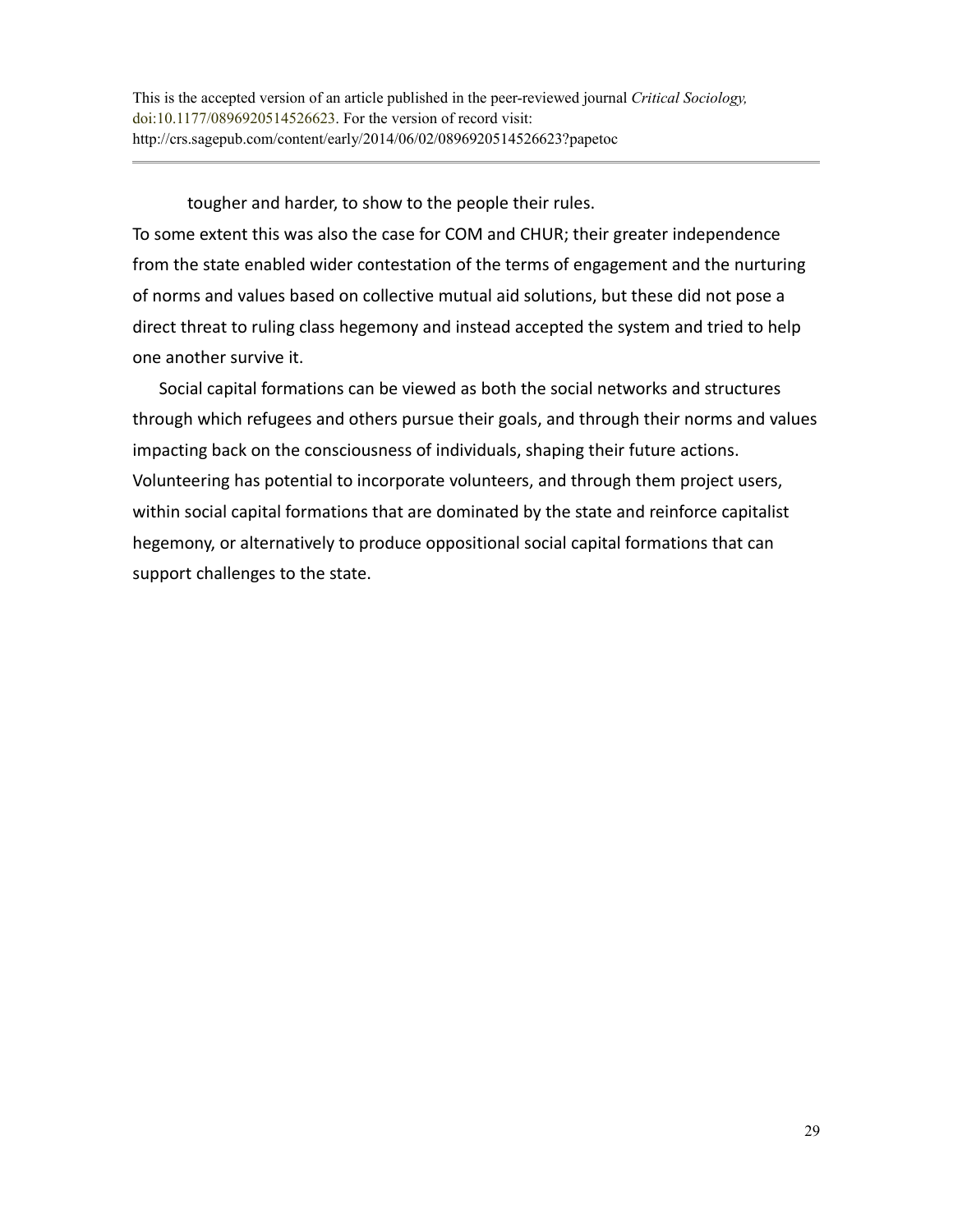This is the accepted version of an article published in the peer-reviewed journal *Critical Sociology,*  doi:10.1177/0896920514526623. For the version of record visit: http://crs.sagepub.com/content/early/2014/06/02/0896920514526623?papetoc

#### **Conclusion**

The findings presented here demonstrate the contradictory role of volunteering within refugees' consciousness and actions at an individual level. Whilst individual experiences and actions possess a degree of randomness, in the relation between them at the level of the social, mediated by consciousness, the actions and experiences of individuals connect to historical processes, and a quantity of individuals undergo a qualitative change to mass social forces (Lenin, [1895-1916] 1972: 123-4). As part of this process, social capital formations are a way of conceptualising processes mediating between individuals' material interests, group membership, and their actions, shaping how they see their interests and their relation to the interests of others. The hegemony of capitalist ideas may shape and be sustained through social capital formations, in a dialectical relationship. Despite spontaneous tendencies toward more collective forms of identity within refugee volunteering, asylum policies including dispersal, the prohibition on paid work, and decision-making processes based on each individual's asylum case, combined with the state's penetration into working-class localities and into the organizations with which many refugees volunteer, to reinforce perceived connections between volunteering and paid employment and the expectation among many refugees that their long-term trajectory was middle-class, in spite of current objective conditions, encouraging individualized forms of action. For the majority, this lead to the continuation of a subordinate position.

The limitations of apolitical voluntary activity among refugees to cultivate oppositional social capital as a basis for resistance to the state, which have been demonstrated here, are consistent with the Leninist analysis of spontaneity (Lenin, [1902] 1978). They also support Livingstone's (2013: 352) conclusion, that:

The state, and the festishised commodification of charity and of labour through volunteering, reproduce the particular capitalist social form of charity...to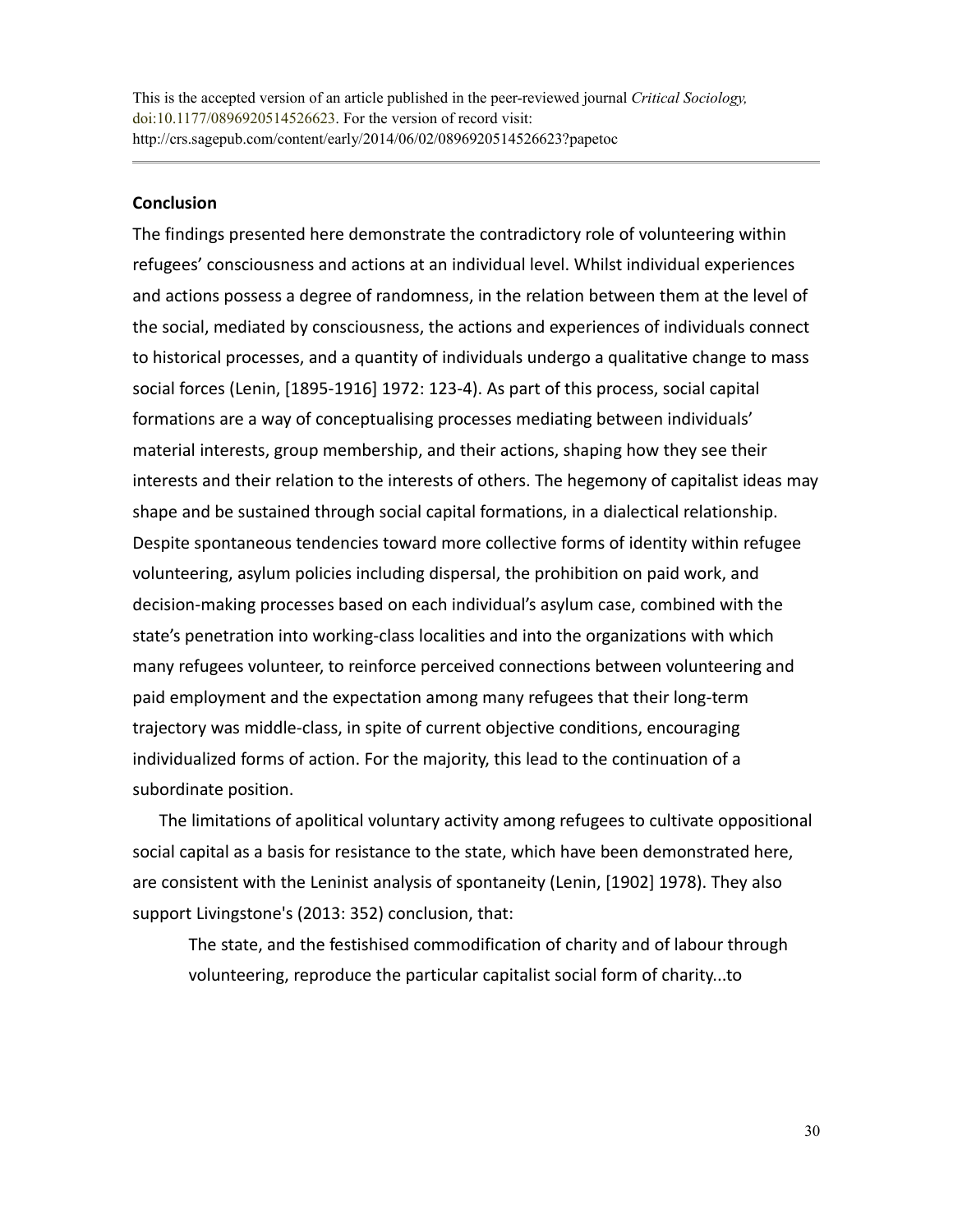participate in charity is already to participate in the displacement of struggle, in struggles that are mediated in a way that is never completely transformative. Although capitalist hegemony is never absolute, and as has been shown here the contradictions arising from capitalist oppression repeatedly break through, overcoming the limitations of such spontaneity may require greater emphasis on hegemony in the sense of political working-class leadership. Realising the potential within refugees' volunteering to foster oppositional social capital as a basis for collective resistance may require a political intervention to draw out the conscious element within every spontaneous action, to develop a scientific understanding that does not contradict volunteers' personal experiences but deepens them by placing them within a historical and systemic understanding, that can inform a critical distance from the state (Lenin, [1893-1923] 1972: 474; an example of such an approach is discussed in Vickers 2014).

In the current context of austerity measures and a policy approach that is increasingly hostile to immigration, evident in the 'cap' on annual migration and restrictions on migrants' access to housing, healthcare and education, contradictions seem likely to intensify between the state and the working classes in general, and refugees and other migrants from oppressed countries in particular (discussed in more detail in Vickers 2012). These intensifying contradictions increase the significance of processes of social control and resistance such as those described here and call for efforts by Marxist sociologists to unmask them in order to reveal the potential and limits for their disruption. Volunteering has also figured prominently within the discourse of the Coalition government which came to power in 2010, enmeshed in the 'Big Society' agenda, as both a supposed substitute for services that are being cut and a means of social control, and therefore continues to be an important field for analysis and struggle.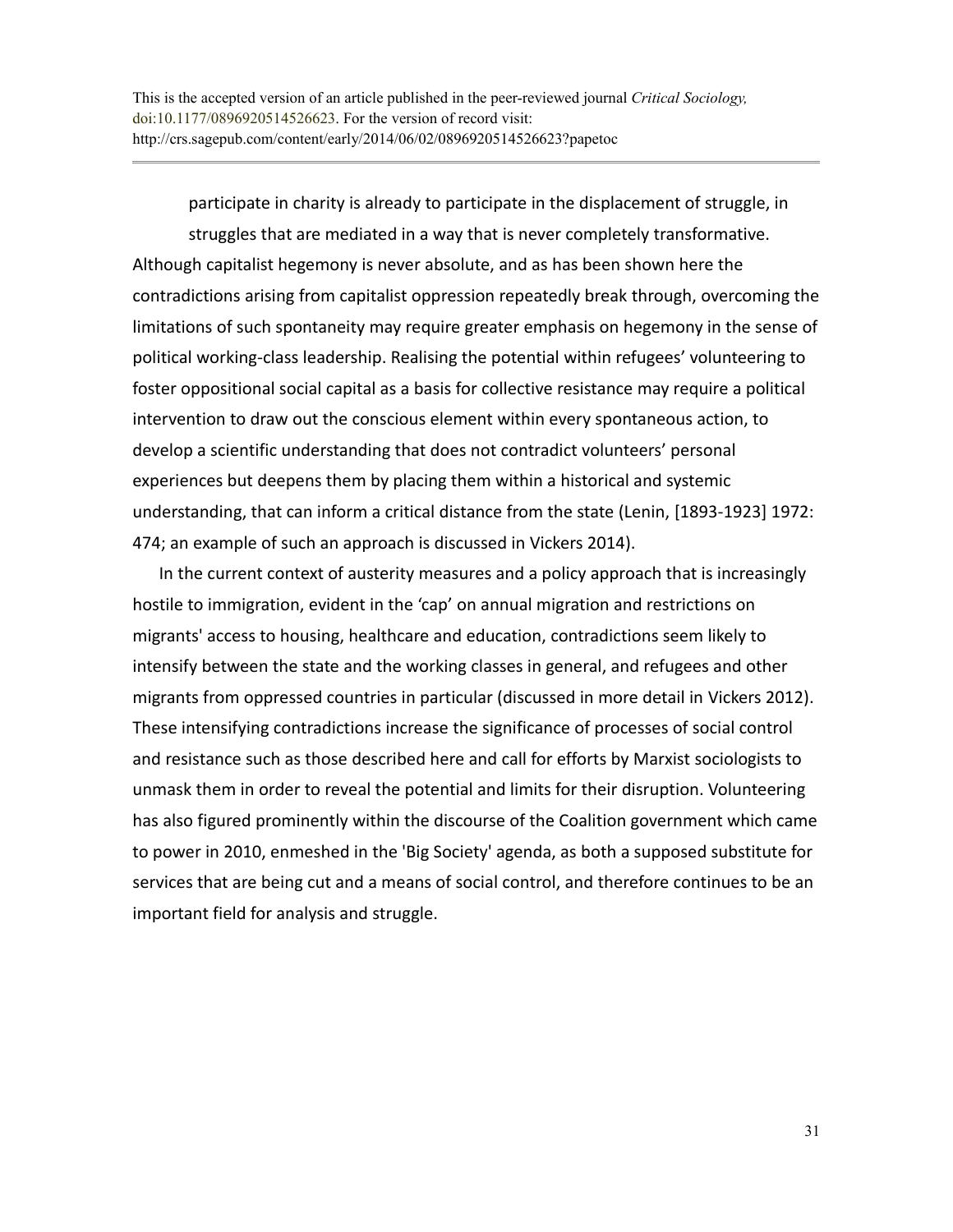This is the accepted version of an article published in the peer-reviewed journal *Critical Sociology,*  doi:10.1177/0896920514526623. For the version of record visit: http://crs.sagepub.com/content/early/2014/06/02/0896920514526623?papetoc

#### **Notes**

<sup>1</sup>The British state employs categories of 'asylum seeker' to refer to those who have applied for refugee status but have not yet had their cases decided, 'refugee' to refer to those who have been given some form of leave to remain, and 'refused asylum seeker' to refer to those who have had their cases refused. As a consequence of appeals and new evidence an individual may move back and forth between the first and third categories. Due to the mistrust and stigmatization associated with the term 'asylum seeker' (Dummet, 2001), I use 'refugee' to encompass all those who have come to Britain seeking refuge, and where relevant specify whether an individual is with or without 'status', in the sense of refugee status or some form of leave to remain in Britain and access employment and the same statutory services as British citizens.

 $2$  A policy approach characterized by aggressive privatization and deregulation, representing in Marxist terms an attempt to break down legal, social and political barriers to multinational capitals moving anywhere in the world in pursuit of profits, and to transform new aspects of human life and the natural environment into sources of surplus value. In pursuit of this end, neo-liberalism has engaged in social interventions in order to 'equip the poor for their incorporation into and subjection to competitive labour markets and the creation of an institutional framework within which global capital accumulation can be sustained, while simultaneously seeking to legitimate the project through participation and a pro-poor agenda' (Cammack, 2004: 190; also O'Connor 2010). Social capital theory and the interventions it has informed have been part of this legitimation process.

<sup>3</sup> VOL most directly through delivery of Home Office contracts, CHUR and COM through contact with the Home Office at some distance and more directly with neighbourhood police. CAMP also engaged with the state at multiple levels, but in an adversarial and sporadic way that left little space for developing trusting relationships.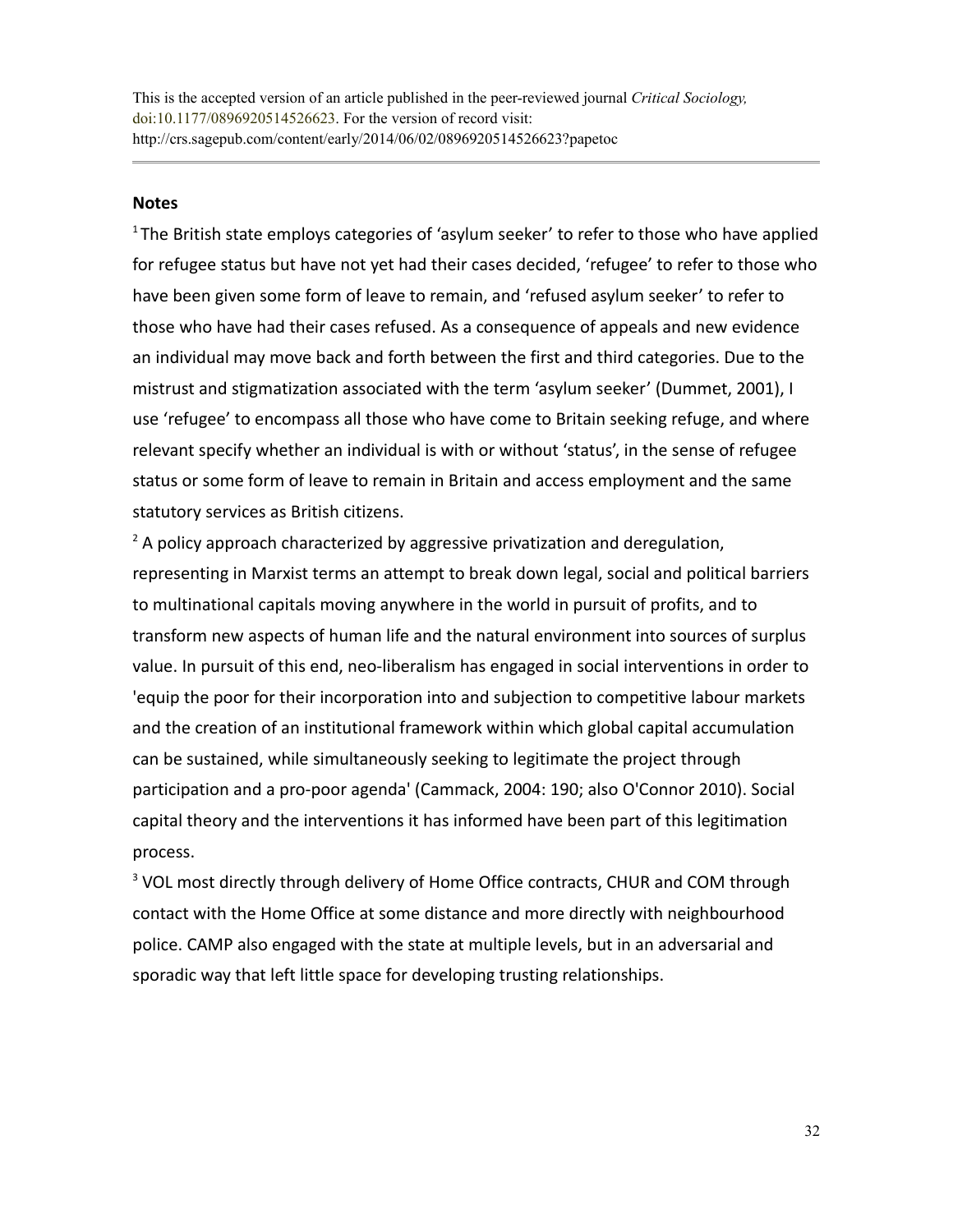This is the accepted version of an article published in the peer-reviewed journal *Critical Sociology,*  doi:10.1177/0896920514526623. For the version of record visit: http://crs.sagepub.com/content/early/2014/06/02/0896920514526623?papetoc

## **References**

6 P, Fletcher-Morgan C and Leyland K (2010) Making people more responsible: the Blair governments' programme for changing citizens' behaviour. *Political Studies* 58(3): 427-449. Anthias F (2007) Ethnic ties: social capital and the question of mobilisability *The Sociological Review* 55(4): 788-805.

Body-Gendrot S and Gittell M (2003) Empowering citizenship to social capital. In Body-Gendrot S and Gittell M (eds) *Social Capital and Social Citizenship*. Lanham MD: Lexington Books.

Bourdieu P (1995) *Sociology in Question*. London: Sage.

Briskman L and Cemlyn S (2005) Reclaiming humanity for asylum-seekers: A social work response. *International Social Work* 48(6): 714-724.

Cammack P (2004) What the World Bank means by poverty reduction, and why it matters. *New Political Economy* 9(2): 189-211.

<span id="page-32-0"></span>Crawley H, Hemmings J and Price N (2011) *Coping with destitution: Survival and livelihood strategies of refused asylum seekers living in the UK*. Swansea: Swansea University and Oxfam.

Cuthill F, Abdalla OS and Bashir K (2013) *Between destitution and a hard place: Finding strength to survive refusal from the asylum system: a case study from the North East of England*. Sunderland: University of Sunderland.

Das RJ (2006) Putting social capital in its place. *Capital and Class* 30(3): 65-92.

Davies JS (2011) *Challenging Governance Theory: From networks to hegemony*. Bristol: Policy Press.

Devine F and Roberts JM (2003) Alternative approaches to researching social capital: a comment on van Deth's measuring social capital. *International Journal of Social Research Methodology* 6(1): 93-100.

Dummet M (2001) *On Immigration and Refugees*. London: Routledge.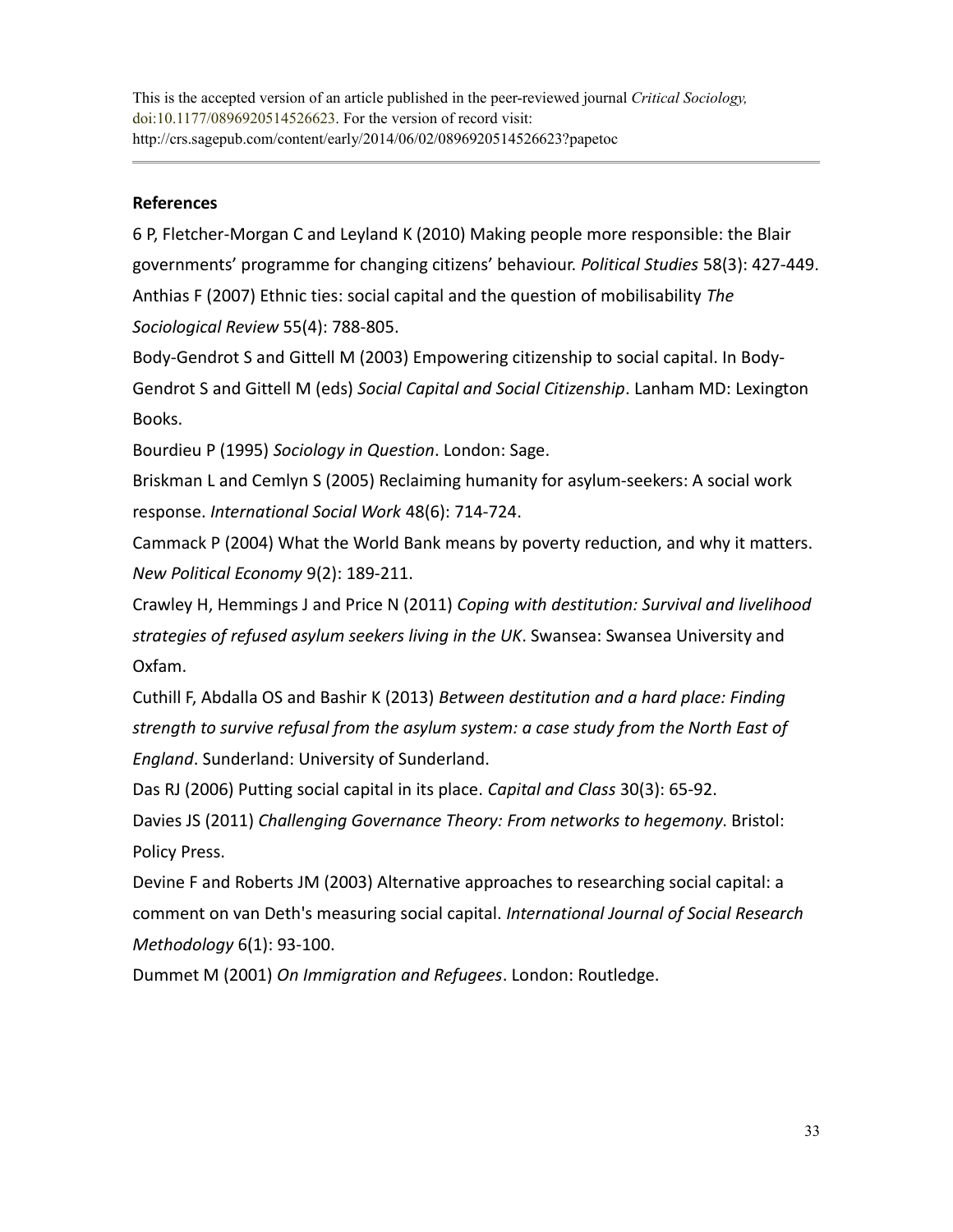Evelyn Oldfield Unit (2004) *Refugee Volunteering: Integration in action, report of a national conference*. London: Evelyn Oldfield.

Fine B (2010) *Theories of Social Capital: Researchers behaving badly*. London: Pluto Press.

Foster JB, McChesney RW and Jonna RJ (2011) The global reserve army of labor and the new imperialism. *Monthly Review* 11(1): 1-31.

Furbey R, Dinham A, Farnell R, Finneron D, and Wilkinson G. (2006) *Faith as Social Capital: Connecting or dividing?*. Bristol: Policy Press.

<span id="page-33-0"></span>Gillespie M (2012) *Trapped: destitution and asylum in Scotland*. Glasgow: Scottish Poverty Information Unit.

Gilroy P (2001) *Against Race: Imagining political culture beyond the color line*. Cambridge MA: The Belknap Press of Harvard University Press.

Gowan T (2010) What's social capital got to do with it? the ambiguous (and overstated) relationship between social capital and ghetto underemployment. *Critical Sociology* 37(1): 47-66.

Gramsci A ([1929-1935] 1982) *Selections from the Prison Notebooks*. London: Lawrence and Wishart.

Griffiths D, Sigona N and Zetter R (2005) *Refugee Community Organizations and Dispersal: Networks, resources and social capital.* Bristol: The Policy Press.

Hampton LA (2010) Covert racism and the formation of social capital among a Volunteer Youth Corps. *Critical Sociology* 36(2): 285-305.

Hardill I, Baines S and 6 P (2007) Volunteering for all? explaining patterns of volunteering and identifying strategies to promote it. *Policy and Politics* 35(3): 395-412.

Healy G, Bradley H and Mukherjee N (2004) Individualism and collectivism revisited: a study of black and minority ethnic women. *Industrial Relations Journal* 35(5): 451-466.

Hynes P (2009) Contemporary compulsory dispersal and the absence of space for the restoration of trust. *Journal of Refugee Studies* 22(1): 97-121.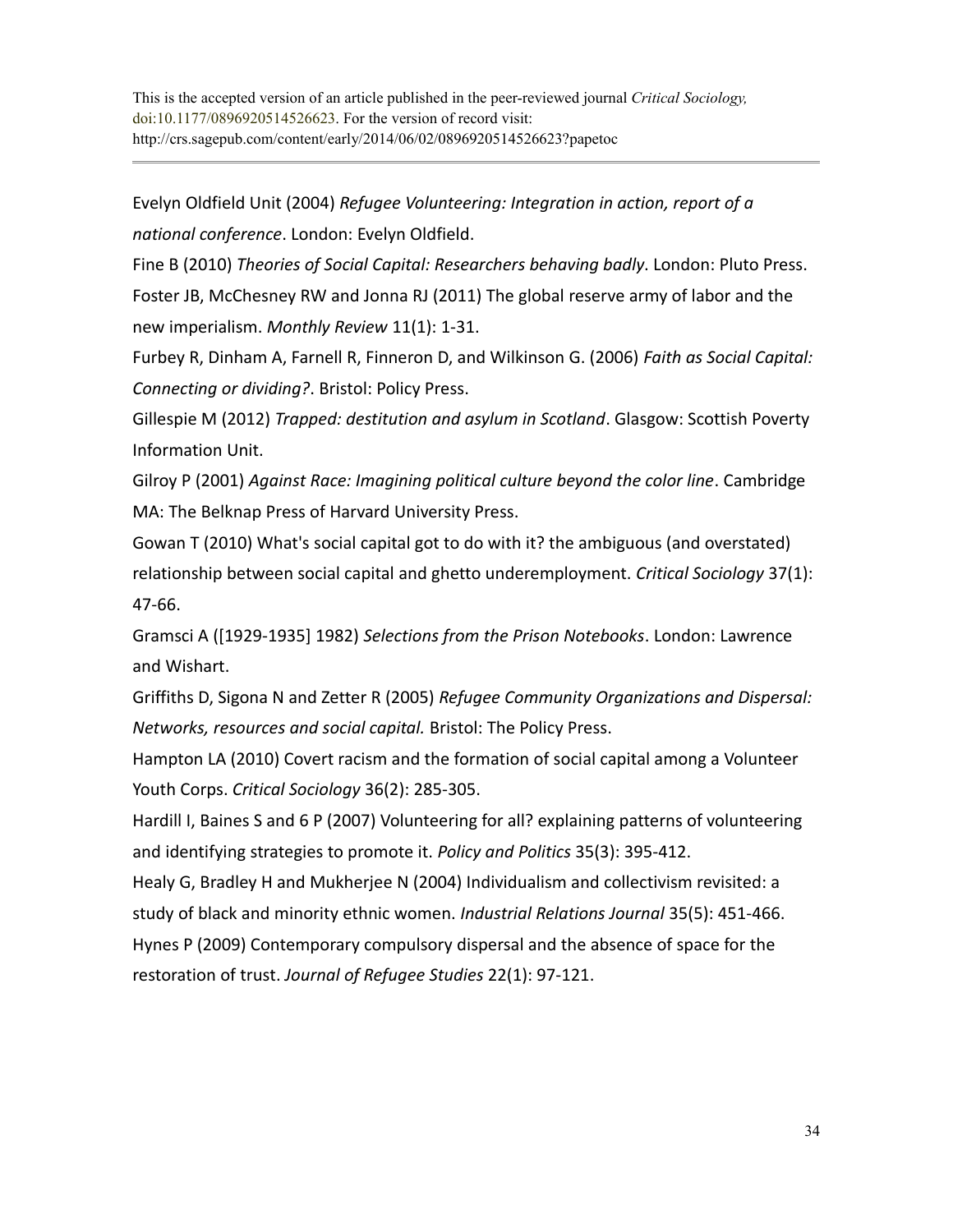This is the accepted version of an article published in the peer-reviewed journal *Critical Sociology,*  doi:10.1177/0896920514526623. For the version of record visit: http://crs.sagepub.com/content/early/2014/06/02/0896920514526623?papetoc

<span id="page-34-2"></span>John P, Fieldhouse E and Liu H (2011) How civic is the civic culture? explaining community participation using the 2005 English Citizenship Survey. *Political Studies* 59(2): 230-252. Jones C and Novak T (1999) *Poverty, Welfare and the Disciplinary State*. London: Routledge.

<span id="page-34-0"></span>Lavalette M (ed) (2011) *Radical Social Work Today: Social work at the crossroads*. Bristol, The Policy Press.

Lenin VI ([1895-1916] 1972) *Philosophical Notebooks*. London: Lawrence and Wishart.

Lenin VI ([1902] 1978) *What is to be Done?*. Peking: Foreign Language Press.

Lenin VI ([1916] 1975) *Imperialism, the Highest Stage of Capitalism*. Moscow: Progress Publishers.

Lenin VI ([1917] 1972) *The State and Revolution*. Moscow: Progress Publishers.

<span id="page-34-3"></span><span id="page-34-1"></span>Lewis H, Dwyer P, Hodkinson S and Waite L (2013) *Precarious Lives: Experiences of forced labour among refugees and asylum seekers in England*. Leeds: University of Leeds. LEWRG London Edinburgh Weekend Return Group (1980) *In and Against the State*. London: Pluto Press.

Livingstone N (2013) Capital's charity. *Capital & Class* 37(3), 347-353.

Marx K and Engels F ([1845] 1991) *The German Ideology*. London: Lawrence Wishart. Mayer M (2003) The onward sweep of social capital: causes and consequences for understanding cities, communities and urban movements. *International Journal of Urban and Regional Research* 27(1): 110-132.

McLellan D (1980) *Marxism After Marx*. London: MacMillan.

Mills J and Robson S (2010) Does community organizing empower or oppress?. *cdx magazine* Winter 2010: 12-14.

Morisen J (2000) The government-voluntary sector compacts: governance,

governmentality, and civil society. *Journal of Law and Society* 27(1), 98-132.

O'Connor J (2010) Marxism and the three movements of neoliberalism. *Critical Sociology*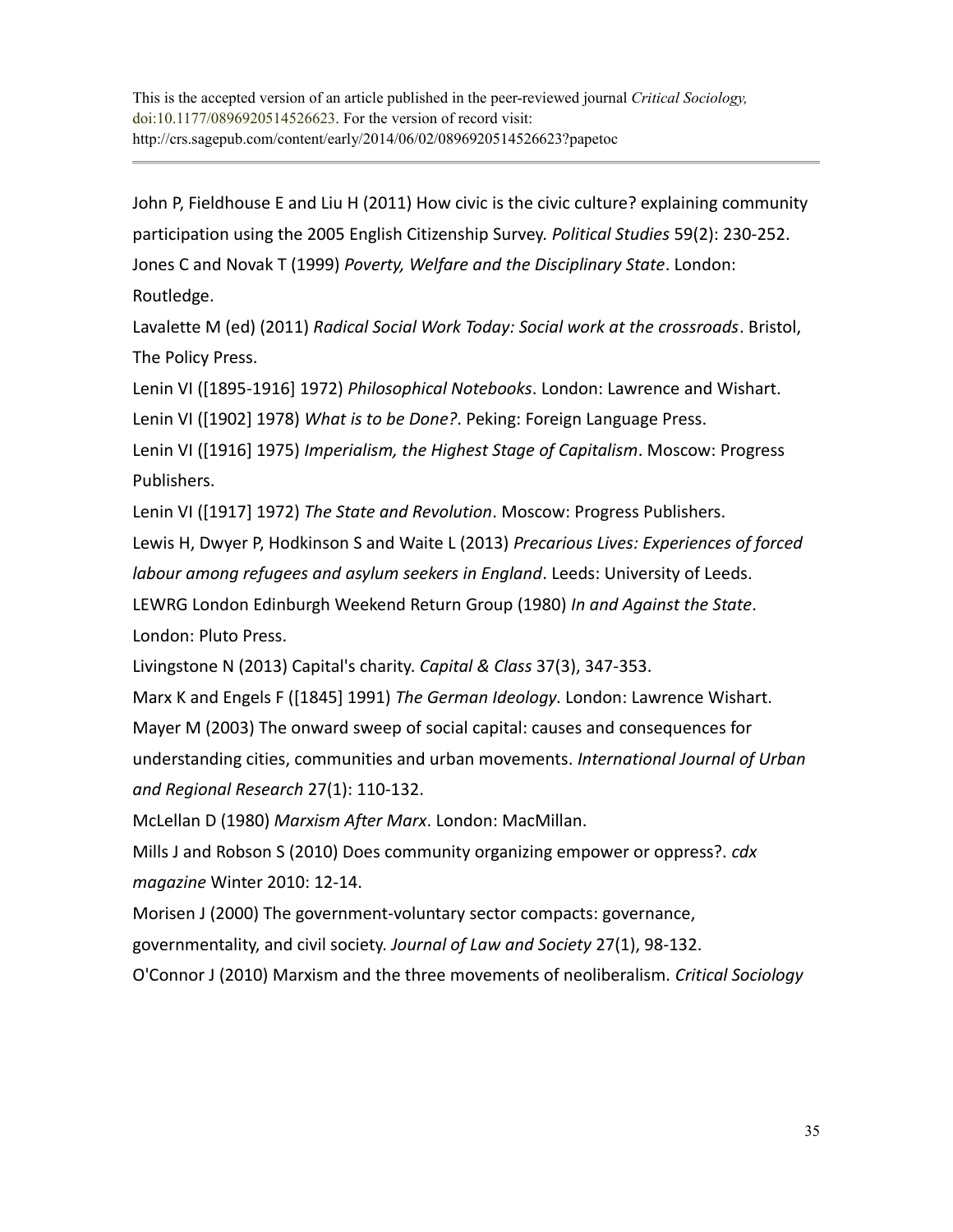# 36(5), 691-715.

<span id="page-35-2"></span><span id="page-35-1"></span>Papadopoulosa D and Tsianosb VS (2013) After citizenship: autonomy of migration, organisational ontology and mobile commons. *Citizenship Studies* 17(2), 178-196. Però D (2008) Political engagement of Latin Americans in the UK: issues, strategies, and the public debate. *Focaal: European Journal of Anthropology*. 51: 73-90. Petras J and Veltmeyer H (2001) *Globalisation Unmasked: Imperialism in the 21st Century*.

Delhi: Madhyam Books.

Portes A (1998) Social capital: its origins and applications in modern sociology. *Annual Review of Sociology* 24: 1-24.

Putnam RD (2000) *Bowling Alone*. New York: Simon and Schuster.

Rea N (2010) Alternatives to Detention for Asylum Seeking Families, Subject to Removal. Briefing paper to members of the North West Consortium. Manchester City Council. Reed J-P (2013) Theorist of subaltern subjectivity: Antonio Gramsci, popular beliefs,

<span id="page-35-0"></span>political passion, and reciprocal learning. *Critical Sociology* 39(4), 561-591.

Roberts JM (2004) What's 'social' about 'social capital'?. *British Journal of Politics and International Relations* 6(4): 471-493.

<span id="page-35-3"></span>RRF (2011) *Finding routes for Refugees to use their skills and experience and contribute to the North East region's economic future*. Gateshead: Regional Refugee Forum North East. Shaw M and Martin I (2000) Community work, citizenship and democracy: re-making the connection. *Community Development Journal* 35(4): 401-413.

Shucksmith M (2000) Endogenous development, social capital and social inclusion: perspectives from LEADER in the UK. *Sociologia Ruralis* 40(2): 208-218.

Skidmore P, Bound K and Lownsbrough H (2006) *Community participation: Who benefits?*. York: Joseph Rowntree Foundation/DEMOS.

Steinert H (1999) *Social Exclusion as a Multidimensional Process*. Vienna: Institut fűr Rechts- und Kriminalsoziologie.